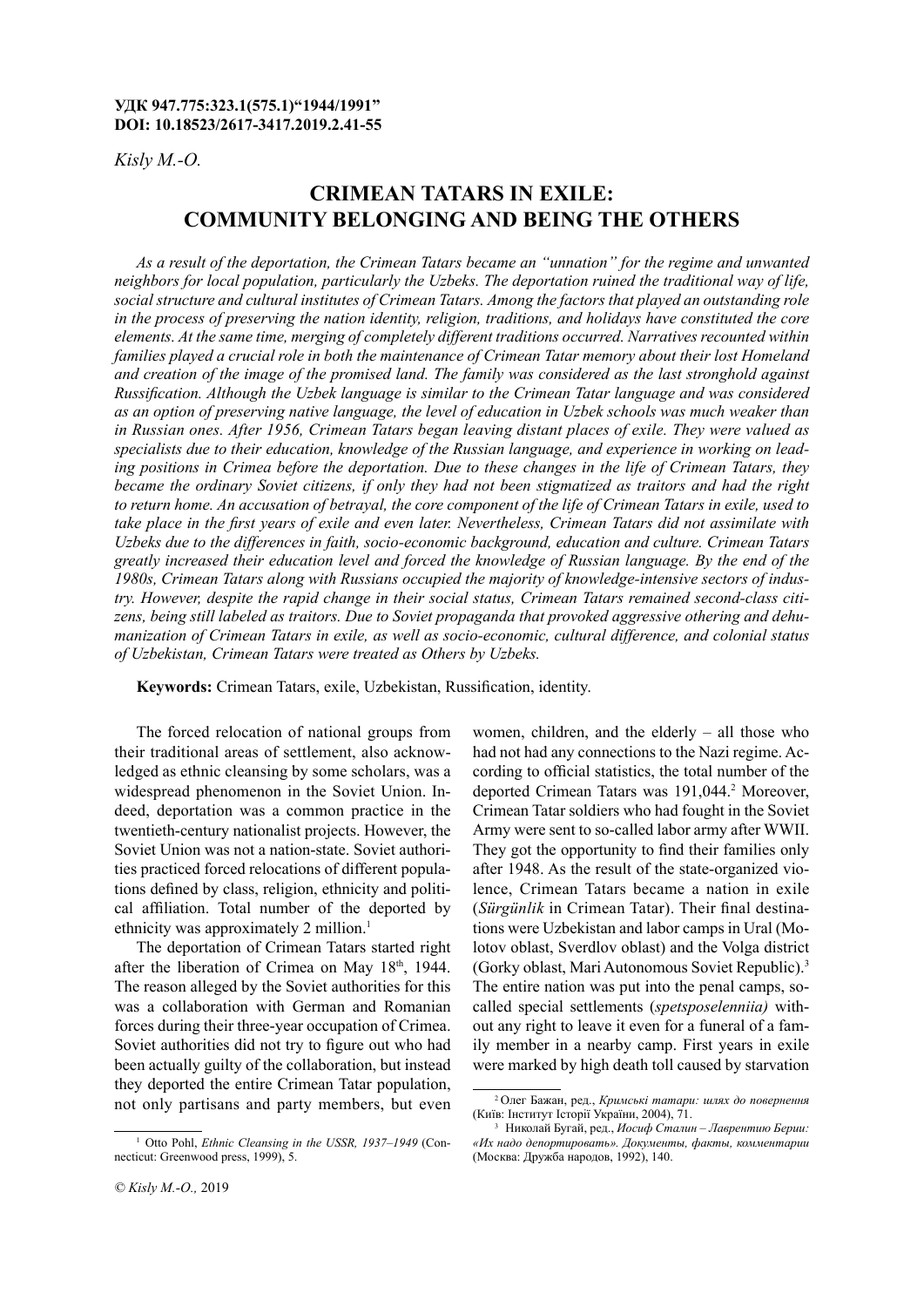and diseases and oppression committed by authorities and local population. Thus, Crimean Tatars became an "unnation" for the regime and unwanted neighbors for local populations, particularly the Uzbeks. More than 40 years Crimean Tatars have remained in exile, several generations were born and raised in Uzbekistan and not all of them have returned.

Undoubtedly, the deportation ruined the traditional way of life, social structure and cultural institutes of Crimean Tatars. Before the cancellation of special settlement regime in 1956, the majority Crimean Tatars used to live in distant, mostly rural areas, and work at state-owned farms (*radgosp)*, mines and manufacturing as unskilled workers without decent salaries. Special settlements had a shortage of medical service, schooling (not to mention education in native language) and infrastructure. While talking about this period of time, Crimean Tatars say that they first of all tried to survive. After 1956, Crimean Tatars began leaving distant places of Uzbekistan looking for education (vocational training school, so-called *PTU*, and later, when it became possible, universities), skilled jobs and better life conditions in cities. Crimean Tatars were valued as specialists due to their education, knowledge of the Russian language, and experience in working on leading positions in Crimea before the deportation.<sup>1</sup> Due to these changes in the life of Crimean Tatars, they became the ordinary Soviet citizens, if only they had not been stigmatized as traitors and had had the right to return home. Moreover, there was no more such a nation as Crimean Tatars, just citizens of Tatar nationality formerly living in Crimea.<sup>2</sup> In Western sovietology of 1960s there was a prediction that the Crimean Tatars are going to be assimilated by the local population and disappear from history".3

Traditionally, historiography has focused on several themes and issues, namely historical fate of Crimean Tatars,<sup>4</sup> background of deportation, deportation process itself<sup>5</sup> and the political struggle of the Crimean Tatars for the return to Crimea per se or

within the framework of the dissident movements in the USSR.<sup>6</sup> Such aspects of exile as everyday life, gender, and childhood are still marginalized. At the same time, despite the fact that studies dealing with concepts of memory, homeland, assimilation and identity are nurtured within irreproachable methodological background, they either lack data from fieldwork or prone to limit voices of respondents (or 'companions', according to a new vision of Oral History methods).<sup>7</sup> However, a number of remarkable researches with a great contribution to the understanding of Crimean Tatars exile and return are used in this paper.<sup>8 9 10</sup>

The proposed paper is based on my fieldwork conducted between 2013 and 2018 in Crimea with informants formerly living in Uzbekistan $<sup>11</sup>$  (except</sup> of Lyoman, whose family was deported to Ural and they moved to Uzbekistan in 1958, when he was twenty years old) and born between 1928 and 1975. The total number of interviews used in the paper is 28. I used a method of snowball sampling (asking interviewees to recommend others for an interview), thus no selection of respondents appropriate to a certain level of education or occupation was made. Therefore, the paper contains the narratives of National Movement activists, teachers, artists and manual workers. During mentioned years, I have been engaged in different research projects which topics varied from the childhood of deported Crimean Tatars (so-called Postgeneration) and to their return to the Homeland. The in-depth and semi-structured questionnaire used during the interviews consists of core questions on memory of deportation, homeland, and return. Interviews were conducted in Russian as one of the most appropriate languages for both the informants and the author.

The paper reveals and analyzes some aspects concerning self-perception of Crimean Tatars and being the Others. The other goal of the paper is to examine the issue of assimilation and Russification (or Sovietization) of Crimean Tatars in exile. Although the paper addresses the question of identity to some extent, it is worth emphasizing that the is-

9 Brian Williams, *The Crimean Tatars. From Soviet genocide to Putin`s conquest* (New York: Oxford University Press, 2016).

<sup>10</sup> Uehling, Beyond memory.

<sup>1</sup> Гульнара Бекирова, *Крымскотатарская проблема в СССР (1944–1991)* (Симферополь: Оджак, 2004), 76.

<sup>2</sup> Greta Uehling, *Beyond memory: the Crimean Tatars' deportation and return* (New York: Macmillan, 2004), 208.

<sup>3</sup> Brian G. Williams, "A Community Reimagined. The Role of 'Homeland' in the Forging of National Identity: The Case of the Crimean Tatars," *Journal of Muslim Minority Affairs* 17, 2 (2007): 238.

<sup>4</sup> Alan Fisher, *The Crimean Tatars* (Stanford: Hoover Institution press, 1978).

<sup>5</sup> J. Otto Pohl, "The Deportation and Fate of the Crimean Tatars". Paper presented at the 5th Annual World Convention of the Association for the Study of Nationalities, New York, April 2000.

<sup>6</sup> Гульнара Бекірова, *Півстоліття опору: Кримські татари від вигнання до повернення (1941–1991) роки). Нарис політичної історії* (Київ: Критика, 2017).

Ayşegül Aydıngün, Erdoğan Yıldırım, "Perception of Homeland among Crimean Tatars: Cases from Kazakhstan, Uzbekistan and Crimea", Bilig, 54 (Summer 2010).

The Tatars of Crimea: Return to the Homeland, ed. Edward Allworth (Durham and London: Duke University Press,  $1998$ <sub>9</sub>

<sup>&</sup>lt;sup>11</sup> As a majority of Crimean Tatars were deported to Uzbekistan and because coexistence with Uzbeks – Muslims and Turks is also in a focus of research.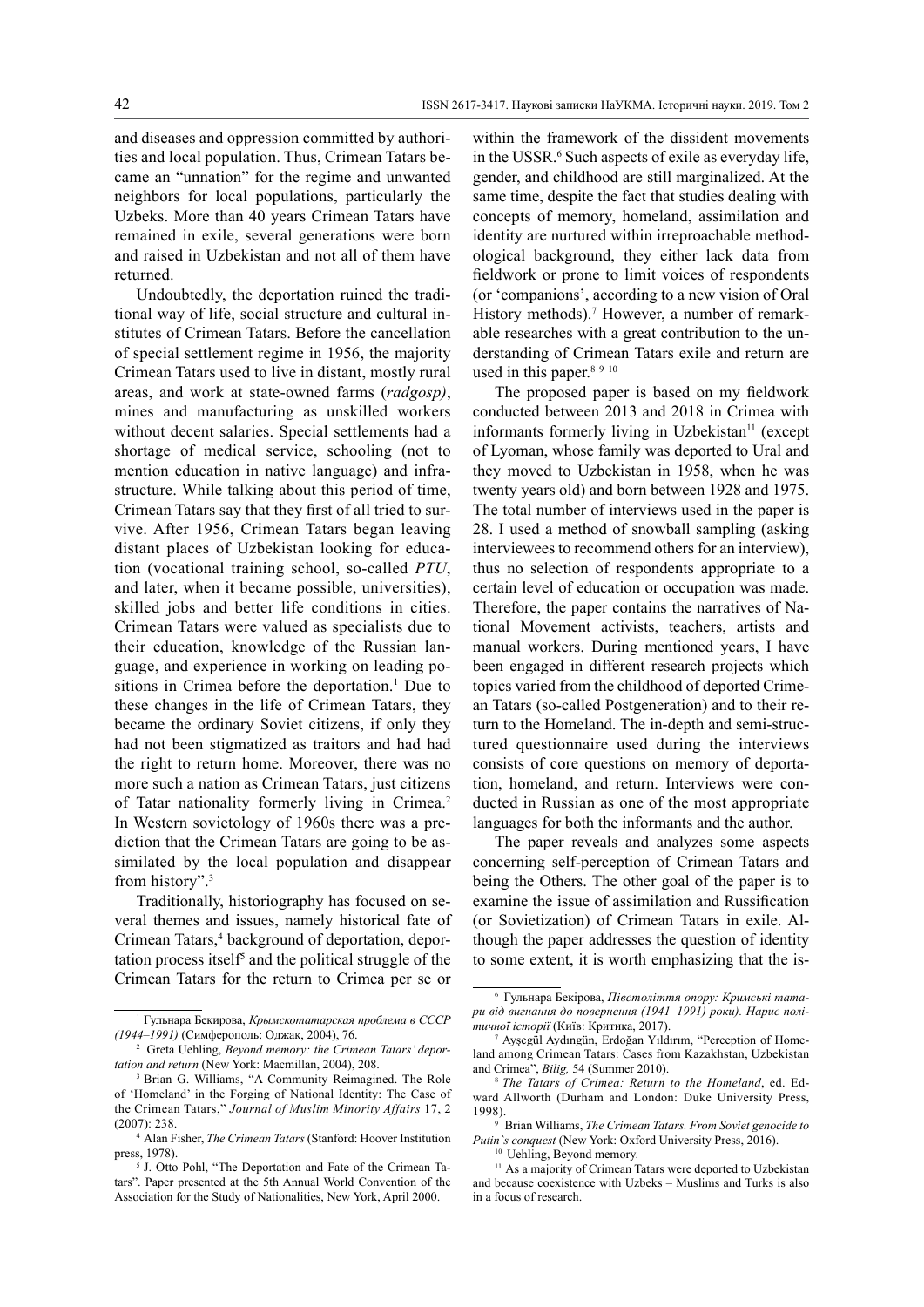sue of forging and reshaping of Crimean Tatars identity in exile as well as the examination of factors crucial in this process are not in the focus of this work, since these questions deserve a full-length research to be published in the nearest future. Thus, the assignments of this paper are as follows: to examine such aspects of identity as religion, traditions and language, to highlight the issue of the lost Homeland, to analyze othering by local population in Uzbekistan and emphasize Auto Sovietization in exile.

### **Societal and Cultural context of Crimean Tatars' Self-Awareness**

It is widely recognized that identities have been constructed around a common religion and language shared by community members. Islam became the main religion on peninsula during Crimean Khanate period and afterward was reviewed by Ismail Bey Gasprinski`s ideas of modern nationalism. Moreover, social and cultural traditions of the Crimean Tatars were forged in accordance with Islam. Regarding Crimean Tatar language, it was supported to a large extent in pre-war Crimea as a key aspect of Soviet *"*nation-building*"* policy. During the early Soviet period due to *korenizatsiia* Crimean Tatar language was promoted as a state language of Crimean ARSR along with Russian.<sup>1</sup> According to recalls, before deportation even Russians and Ukrainians in Crimea spoke Crimean Tatar language.<sup>2</sup> In concordance with core questions of surveys used in this paper, socio-cultural aspects is limited to religion, traditions, holidays and language.

When speaking about religion, we have to keep in mind that due to the prosecution of Crimean Tatars by the Soviet authorities and post-traumatic syndrome obtained after the deportation, religious practices have not been accepted widely and consisted of some very general practices as celebration of *Uraza Bayrami* and *Kurban Bayrami*, although some families avoided even these holidays. One of the most significant reasons of avoiding Muslim holidays was the Soviet anti-religious policy: *"*We lived according to the Soviet rules*".*<sup>3</sup> Therefore, those religious families who followed religious prescriptions and read the Koran had a strong fear of punishment and persecution by the authorities and the KGB, so that they had to hide their religious beliefs and practices. Secondly, traditions were forgotten in some families, since grandparents as the main

guardians of the national traditions and family traditions had passed away.

During the Soviet time, a Mullah elected by dwellers of a Crimean Tatar village could be any man of a certain age having the best knowledge of the Koran, though without any special theological education. Besides, according to Crimean Tatar Muslim traditions, such rites as Nikah (marriage) and male circumcision are usually performed at one's home within the family circle, in contrast to Christian traditions with a parish church as the center of a community's religious life.<sup>4</sup>

Those families whose elders had survived were indeed fortunate, because they did fasting and made Namaz, serving as an example for those generations born in Asia.

I want to say that our grandfather was a Mullah and he was able to read the Koran, and my mother also read the Koran in Arabic. Grandfather did this, even when it was not allowed in the Soviet times. He did fasting (Uraza), made Namaz. When he came to us, he did it five times a day. We knew the most common prayers, even if we didn't understand what they meant, but we always read it.<sup>5</sup>

For the majority of families religion was only a tradition without its sacred meaning. On the one hand, as mentioned above, soviet antireligious policies influenced Muslims and particularly Crimean Tatars. On the other hand, it was a result of both the secularization and crucial shift in the nation identity provoked by activity of Ismail Gaspirali and Young Tatars (*Mladotatary*) before the revolution of 1917.6 Although Crimean Tatars experienced impact of different religious schools from Turkey and Arabic countries after their return to the Homeland, they insist that their nation has never been so religious as their neighbors.

Due to the deportation, many rituals, religious traditions were lost. The elderly died. If they were able to teach children – this is good. And we worked at that time, we did not have time. And when we came back here, everybody wanted to teach us their religion. Turks – their own, Tatarstan – their own, Arabs – their own. So, when we have debates on the "covering faces" issue, I say: "This is not ours." Even when you take a look at some old pictures. Nobody hid their faces, they put on *feskas*. 7

<sup>1</sup> Williams, *The Crimean Tatars. From Soviet genocide*, 74.

<sup>2</sup> Ediye, 1963. Interview by author. 15 August 2015.

<sup>&</sup>lt;sup>3</sup> Nariman, 1962. Interview by author. 15 August 2015.

<sup>4</sup> Олена Соболева, «Ісламські традиції у весіллі кримських татар кінця 19 – початку 20 століття», *Етнічна історія народів Европи* 25 (2008): 75.

<sup>5</sup> Venera, 1959. Interview by author. 30 October 2013.

<sup>6</sup> Williams, "A Community Reimagined", 232.

<sup>7</sup> Zuriye, 1968. Interview by author. 29 July 2017.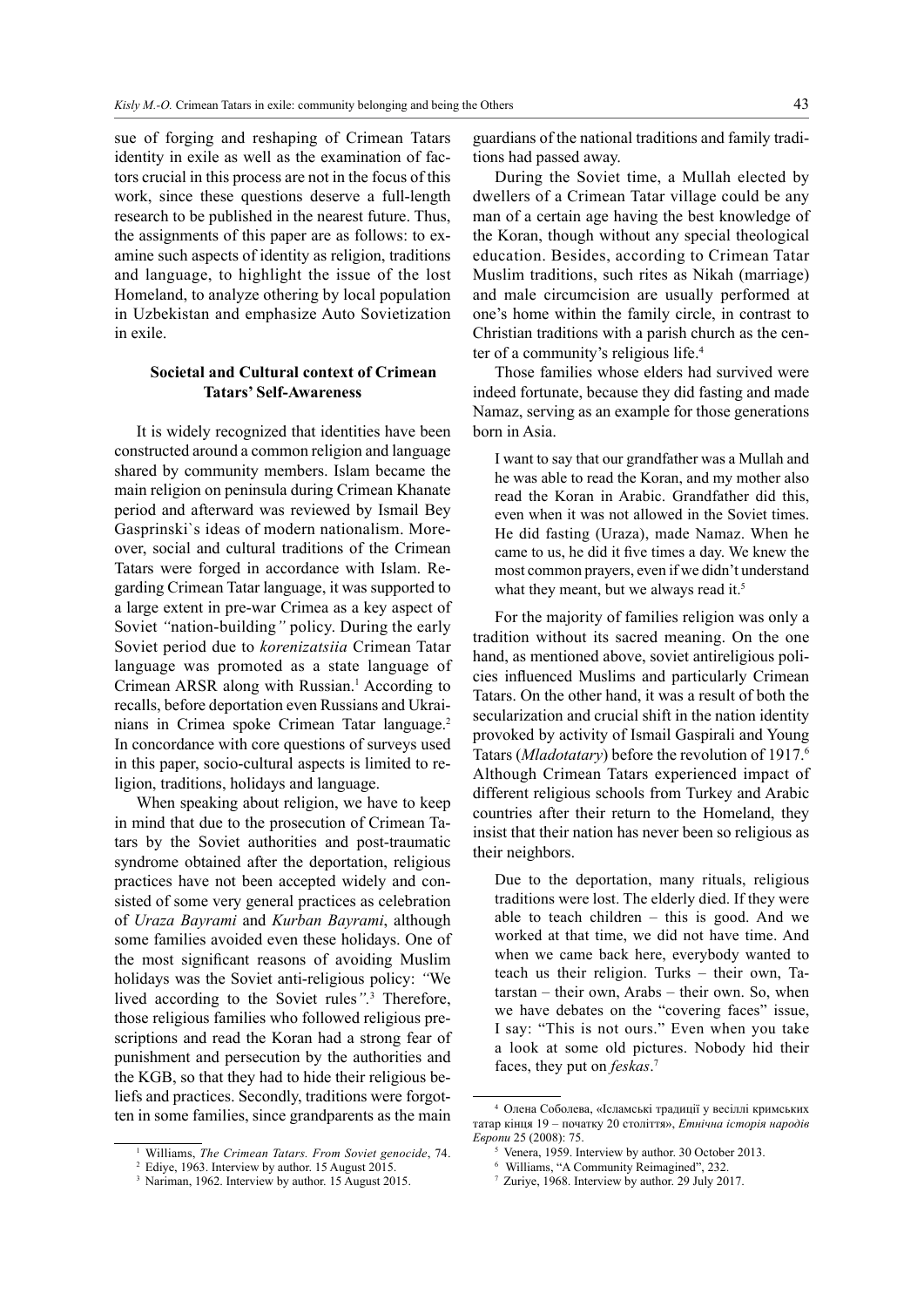One of the old Muslim traditions, peculiar to Crimean Tatars, that has been preserved in exile was to show respect to the elders in the family. During the big festivals, the younger family members used to visit their parents and grandparents to kiss their hands. Children received sweets and money as a gift. In many Crimean Tatar families parents and grandparents died during the deportation or the first years of the exile. As a result, some of Crimean Tatars during holidays visited other members of family or even local Uzbeks elders.

Uzbeks didn`t have such a tradition, it was ours. Uzbeks used to come to someone's house, return thank shortly and go to the next house. But we, the Crimean Tatar youth, we were kissing the elder's hands and they treat us with something special. Every family was cooking for 3 days to be prepared! At the end, we were returning home with bags full of treats and pockets full of *kopeyki*. 1

Only a few traditions pertaining to religious rites were maintained, while all other traditions have been reconstructed later step by step by those who had not been religious persons previously, though it sounds paradoxically.

Friday received the special treatment. There were many traditions, such as do not leave the laundry to line dry after sunset, do not sweep, that is all housework must be done before the sunset, absolutely all. It was not allowed to do the laundry on Friday. So, this was respected somehow, although my parents, actually, my mother was a komsomolka, and my father was a sailor. He was indeed an atheist. Then, he became one of the main mullahs with age. He sang the prayers so beautifully!… Things go back to the way they were after all… You know, even not as religion but traditions, all these things were respected in our family.<sup>2</sup>

Concerning feasts and holidays, we can also trace the diffusion of different cultural traditions among informants. For example, Nawruz, a holiday of the first day of spring and a widespread feast in Central Asia, became celebrated among Crimean Tatars

I remember that there was Nawruz Bayram in Uzbekistan. Crimean Tatars call it Navrez. So, we celebrated it because our neighbors were Uzbeks. They prepared some special meal, *samanu*<sup>3</sup> , their national meal. They used to invite us to eat.<sup>4</sup>

Regarding such Christian feasts as Christmas and Easter, celebrated by local Orthodox Russians,<sup>5</sup> Crimean Tatars did not adopt them (and they are still absent in Crimea among Crimean Tatars), although they could celebrate these Orthodox feasts because of being good neighbors: "We painted Easter eggs. Neighbors are happy and we are happy as well".<sup>6</sup>. Probably, being good neighbors for a Russian community of Uzbekistan was the only reason why Crimean Tatars could have participated in Easter rituals of Christians. It should be mentioned that despite anti-religion policy, Easter was extremely popular ("proletarians of all countries are united around the Easter table"). Something similar can be traced in the memories of Liliya. She tells that her family celebrated Easter:

We celebrated the 1st of May and Easter. On Easter, mama used to bake Easter cakes all night. People came to us, they said "Christ is risen!". And we answered, "Truly he is risen!".7

As we can see, a wide variety of festivals took place in Uzbekistan. As a result, some of Crimean Tatars are confused now about holidays they used to celebrate while they were in exile:

...New Year's Eve, perhaps. I remember we went with my friends singing Christmas carols. Maybe it was on the eve of the Old New Year?8 Or on Uzbek Boychechak? I don't remember clearly…9

Old New Year was a popular holiday in the Soviet Union among the Orthodox believers. Boychechak, literally *Snowdrop flower*, is an Uzbek spring song for Nawruz, a holiday of the first day of the New Year in Persian calendar. From the aforementioned memories of Lenura, we can assume that the merging of completely different religion traditions was a result of the social environment in which Crimean Tatars lived. Influenced by the Soviet milieu, Lenura thus seemed to perceive cultural borrowings as some usual pattern.

<sup>&</sup>lt;sup>1</sup> Osman, 1967. Interview by author. 12 August 2015.

<sup>2</sup> Shefika, 1950. Interview by author. 10 August 2015.

Traditional sweet dish made from germinated wheat.

<sup>4</sup> Venera, 1959.

<sup>&</sup>lt;sup>5</sup> According to respondents. In fact, it consisted not only of ethnic Russians, but of different Slavic nation of USSR, including Ukrainians.

<sup>6</sup> Refat, 1975. Interview by author. 29 July 2015.

Liliya, 1953. Interview by author. 10 January 2014.

The Old New Year or the Orthodox New Year is an informal traditional holiday, celebrated as the start of the New Year by the Julian calendar. In the 20th century, the Old New Year falls on January 14 in the Gregorian calendar.

<sup>9</sup> Lenura, 1946. Interview by author. 9 January 2014.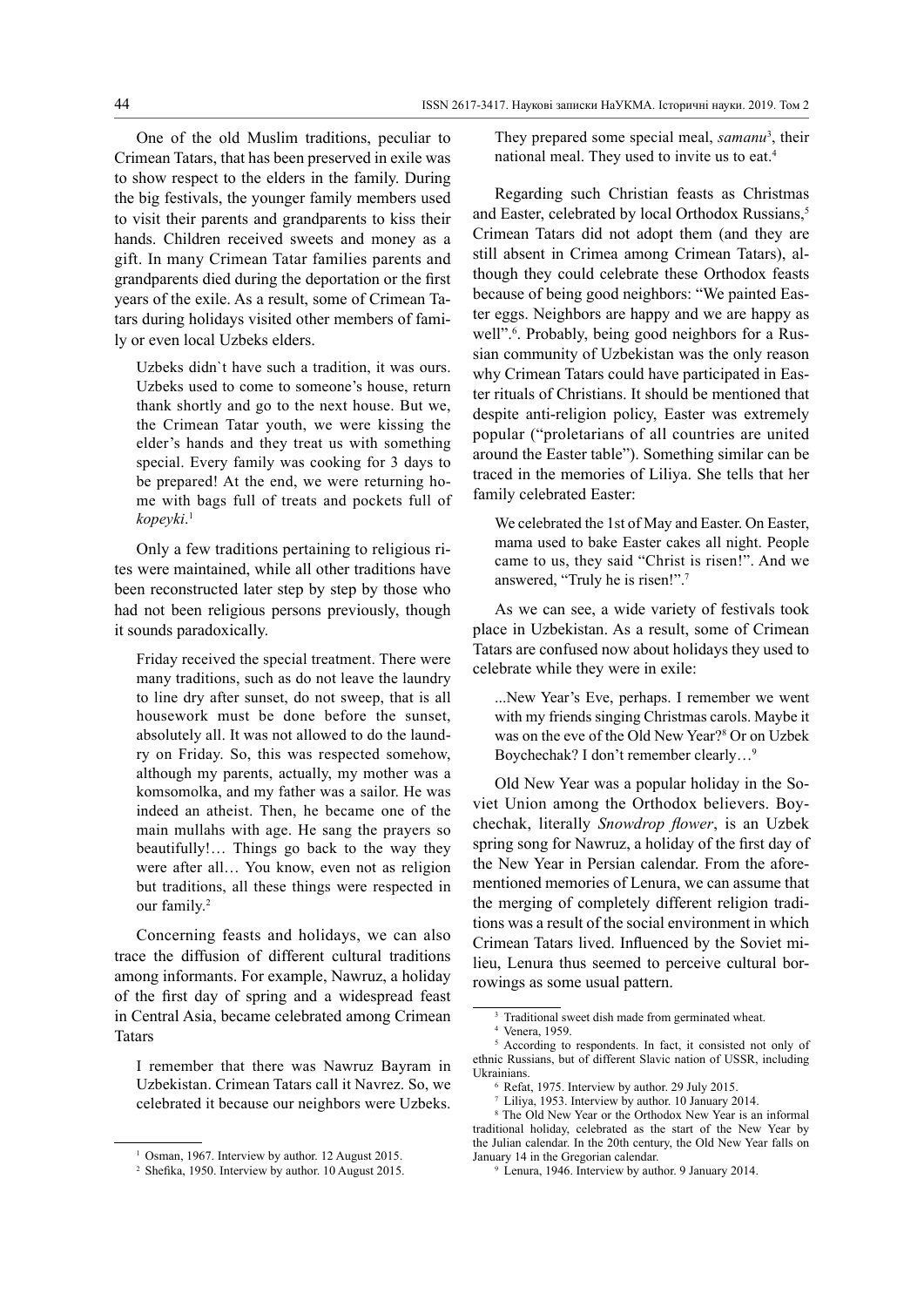Before the deportation Crimean Tatars had not been accustomed to celebrate birth dates. Instead, they had an initiation ceremony that has remained widespread in exile:

I like the initiation rite very much, this ritual is very complicated… and it is customary to name children not in accordance with the holy books – though we do it – but to commemorate relatives that passed away. So, such names give you some status, a kind of responsibility to be a decent person. And it just comes naturally that I have five male grandsons named after their grandfather and great-grand $f$ ather.<sup>1</sup>

Wedding ceremony was an extremely popular ritual among Crimean Tatars in exile, first of all because it was a good occasion for a whole family to see each other. Suffice it to say that even *militia* and a disguised KGB agent visited Crimean Tatar wedding parties on purpose to disclosure Crimean Tatar National Movement activists.<sup>2</sup> As noted above, Crimean Tatars do not need a mosque to perform their religious rituals, instead a mullah comes to the bride's house. An old Muslim tradition, when women and men celebrated separately – and previously it was widespread in Crimea – had disappeared. At the same time, the tradition of separate celebration by elders and youth was preserved.

Weddings were celebrated on a very high level, it was an important event. We invited musicians. Firstly, the elders gathered, usually they were asking for an old Crimean Tatar music. A musician who can play an old music was very respected. In the afternoon, this part came to the end and seniors went home. Instead, in the evening the celebration for youth starts. With a live music as well. Not like nowadays when they conduct weddings with a laptop.<sup>3</sup>

As we can see, music was a significant part of Crimean Tatar life. As some respondents mentioned, local population, Uzbeks really loved Crimean Tatar weddings for live music. Although some researchers argue that high culture was preserved due to celebrated Crimean Tatar composers, singers and dancers<sup>4</sup>, it can be seen from the interviews that products of high-culture (such as gramophone records or tickets to a concert in Tashkent) were unavailable to the majority of exiled Crimean Tatars. At the same time the role of folklore cannot be underestimated.

And they sang, you know, not as we do now singing loudly. But if you sing, you must please not only yourself but your listeners as well. My mother had a lovely voice, and all these modulations, melodies. Many played musical instruments: trumpet, violin. My mother played the piano, and she played the mandolin when she was younger. We have a large number of musicians, although our nation seems to be a hard-working one, agricultural.<sup>5</sup>

It should be mentioned that among Crimean Tatars not only traditional holidays and religious rites but also Soviet holidays remained popular. Statesponsored attempts to demolish traditional rituality led to privatization of Soviet festivities. In this manner, for example First of May, *Pervomay*, (Workers Day) became family holidays ("Father drove us to the countryside on May 1 and November 7. We had a motorcycle with a sidecar"6 ) instead of political demonstrations.7 Moreover, even Election Day was perceived as a holiday ("We used to make *shashliki* (barbeque) with our friends, not like now"8 ). While talking about Soviet holidays informants usually mention entertainment component as a new rituality: air balloons, banners, songs and finally – ice cream and a marry-go-round for kids.

On May 1 parents always bought new shoes and a new dress and went to the demonstration. When we were children, we went to parades with parents, they took us with them.<sup>9</sup>

Big Crimean Tatars families, so-called extended families, played an important role in keeping not only their folklore culture but also their mother tongue language. The family was considered as the last stronghold against Russification.<sup>10</sup> According to Greta Uehling, most Crimean Tatars report that Crimean Tatar is their native language, but if the question is about what language they actually speak at home or at work, or which language they "think" in, responses suggest more linguistic Russification.<sup>11</sup> According to linguistic, former exiles have spent so much time in a Russian-speaking

Shefika, 1950.<br>Osman, 1967.

Nariman, 1962.

<sup>4</sup> Riza Gülüm, "Rituals: Artistic, Cultural, and Social Activity," in *The Tatars of Crimea: Return to the Homeland*, ed. Edward Allworth (Durham and London: Duke University Press, 1998), 84.

 $\frac{5}{6}$  Shefika, 1950.<br> $\frac{6}{6}$  Zera 1959

<sup>&</sup>lt;sup>7</sup> Катриона Келли, Светлана Сироткина, «Было непонятно и смешно: Праздники последних десятилетий советской власти и восприятие их детьми», *Антропологический форум* 8 (2008): 260.<br>8 Liliya, 1953.

<sup>9</sup> Venera, 1959.

<sup>10</sup> Mubeyyin Altan. "Structures: The importance of family – the personal memoir," in *The Tatars of Crimea: Return to the Homeland*, ed. Edward Allworth (Durham and London: Duke University Press, 1998), 101.

<sup>&</sup>lt;sup>11</sup> Greta Uehling, "Having a Homeland: Recalling the Deportation, Exile and Repatriation of Crimean Tatars to their Historic Homeland" (PhD diss., University of Michigan, 2000), 71.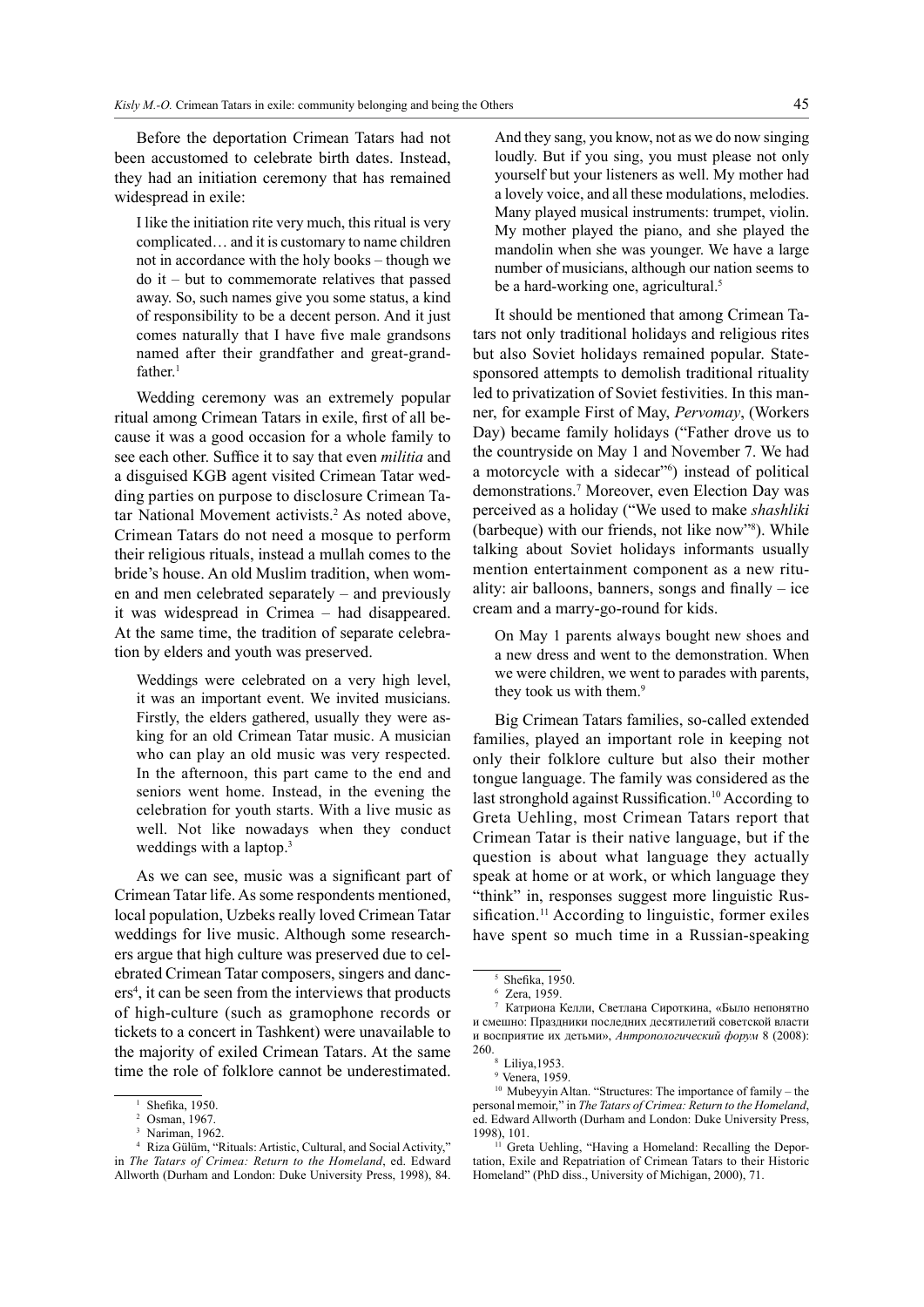dominant society and most of them were educated in Russian, so they speak idiomatically and do not generally make grammatical errors. In addition, the usage of Crimean Tatar language is limited to the domestic sphere, so their possibilities for interference in lexicon are constrained.<sup>1</sup>

My grandmother spoke Crimean Tatar to us, and we answered in Russian. I think in Russian and formulate thoughts in Russian. Of course, as far as possible, I use the Crimean Tatar language.<sup>2</sup>

Also, the Crimean Tatars parents faced the dilemma of choosing a school for their children. It was believed that Russian schools in Uzbekistan had better standards. On the other hand, assimilation of the youngsters was less likely in Uzbek schools. Shefika recalls that instead of an Uzbek school, parents sent her to a Russian one:

Before school, I did not speak Russian, I spoke Crimean Tatar and parents seriously considered which school I should attend, Russian or Uzbek. They were ready to send me to Uzbek not to let me get assimilated. And now it is easy to understand what school Crimean Tatars attended. Especially when it was a village, there were no Russian schools. But Uzbek one was weaker, so parents send me to the Russian school.<sup>3</sup>

At the same time, there were families in which either parents spoke Russian or environment was Russian-speaking. Respondents from such families used Crimean Tatar language very rarely and they admit that it is much easier for them to think in Russian and then translate it into their native language.

Majority of respondents mention that they spoke only Crimean Tatar language at home.

The language was obviously monitored closely. We spoke only our native language within our family; that is, you can speak any language you want outside, but we speak only our native language after setting foot in our house.<sup>4</sup>

It is also believed that Uzbek language helped Crimean Tatars not to lose their language, since both languages have some similar features, though Uzbek language had an influence on the purity of Crimean Tatar language.5

To sum up, it needs to be said, although religious rites had been waning during prewar period and after deportation due to a number of reasons, such holidays as Uraza Bayram and Kurban Bayram have not lost their importance. Moreover, Crimean Tatars saved a certain amount of traditions and everyday practices connected with constants of Islam though losing their sacred meaning. Concerning holidays, a popular in Central Asia feast of Nawruz was taken as well as a new rituality of Soviet holiday. Language issue had a great importance for exiles who were trying to save their mother tongue language. Unfortunately, there was no education in Crimean Tatar language and parents faced a dilemma because Russian schools had higher level of teaching than Uzbek schools. Thus, the usage of Crimean Tatar language was limited to the domestic sphere, while public sphere was russified.

### **Family narratives, trauma of deportation and belonging to lost Homeland**

As indicated above, the significance of family in keeping traditions and language cannot be underestimated. In the years after the deportation the issue number one was how to survive and not to die. On the second place, there was the need to unite family members separated by the deportation in 1944. Notwithstanding the strict regime of special settlements, Crimean Tatars succeeded in searching for lost family members. In 1948, those Crimean Tatars who were fighting during the Second World War in the Soviet Army received permission to leave so-called labor army camps and to find their families in Uzbekistan. Their return influenced the life of Crimean Tatars, since their life became better. Mortality went down and birth rate went up. Although in many families grandparents died during the deportation or the first years of exile, Crimean Tatars were trying to keep their families extended. Moreover, Crimean Tatars in exile used to get married only to Crimean Tatars<sup>6</sup> and to give birth to as many children as possible.

I was asking my mom: "You had a kind of competitions or what? Why not just give birth to three or four?". And my mom replied: "Not of course, you know how many Crimean Tatars died, it is important to recover our people. You should have as much children as possible too".<sup>7</sup>

Big and extended Crimean Tatars families were the only possible place for stories about the deportation and homeland. The majority of my respondents were born in the 1950s and the 1960s and belong to so-called post-deportation generation, because they did not witness the deportation. Their historical memory about this catastrophe was mainly shaped

<sup>&</sup>lt;sup>1</sup> Mica Hall, "Russian as spoken by Crimean Tatars" (PhD diss., University of Washington, 1997), 162.<br> $2$  Lenura, 1946.

Shefika, 1950.

<sup>4</sup> Ibid.

<sup>5</sup> Nariman, 1962.

<sup>6</sup> Altan, *Structures,* 104.

<sup>7</sup> Zuriye, 1968.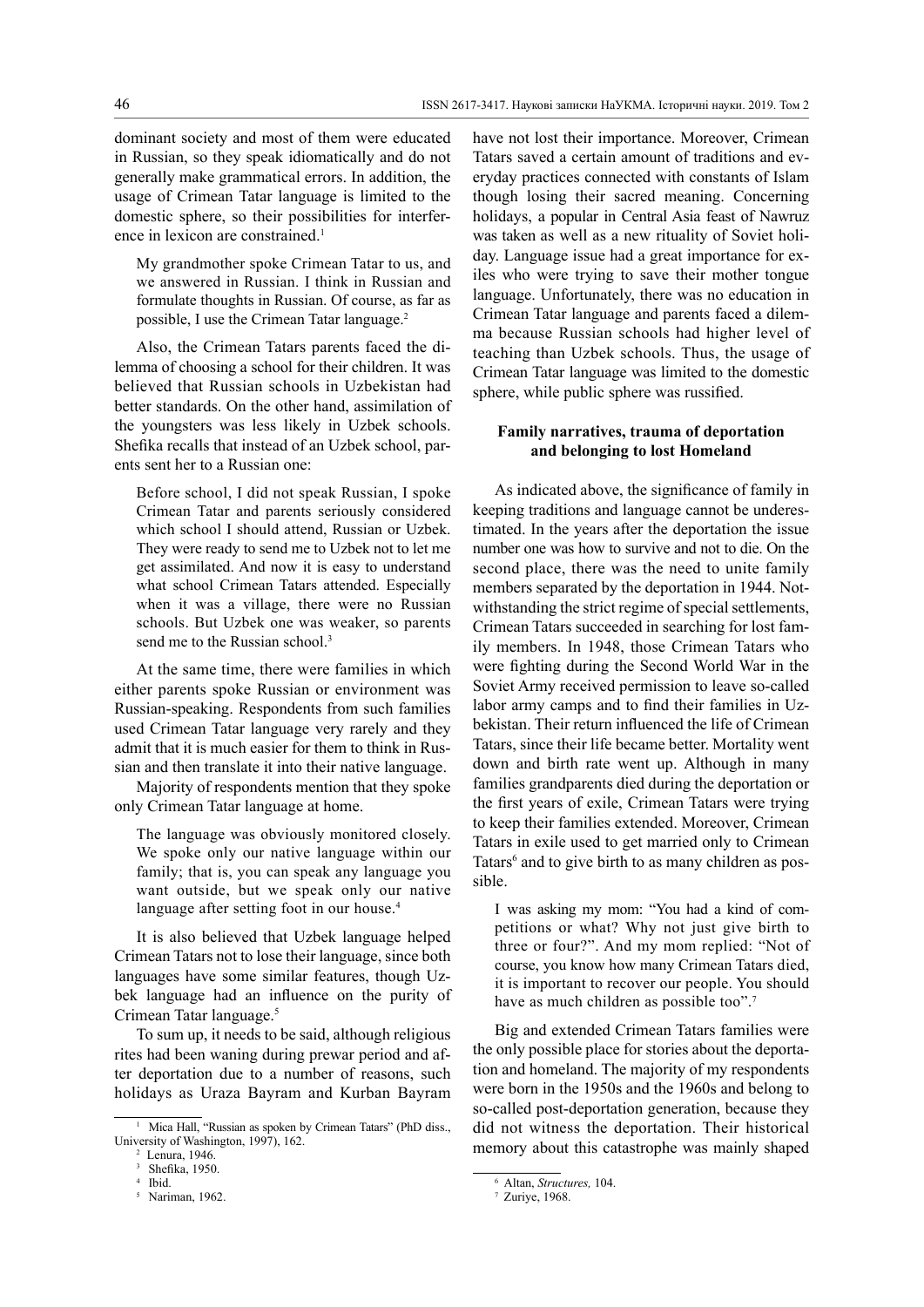through the narratives circulated within the family. This generation was mostly protected by their parents from the trauma of the deportation, although they obtained some knowledge about deportation from occasional conversations of the adults or from the accusations uttered publicly by the representatives of different nationalities.<sup>1</sup>

Greta Uehling identifies three styles of narratives recounted within families: intensive, selective and reluctant. Intensive style was used for recounting their former lives in Crimea to children "as bedtime stories and mealtime conversation". Children absorbed these stories appropriating them and making them their own over time. The second style, the selective one implied such narrative strategy as "waiting until children reach adolescence and considered ready to understand". The last reluctant style is narrative of silence, which means that parents did not talk at all about Crimea. Greta Uehling argues that both intensive and selective styles were the most widespread among Crimean Tatar families. 2

The most common way of learning that I have traced during the interviews can be referred to selective style. It consists of random conversations of the adults, communication with other people, and accusation in betrayal. Greta Uehling mentions that it happened often when someone outside a family tell children about deportation.<sup>3</sup> Lenura remembers that Crimean Tatars were called "traitors" at primary school. She asked her mom why they were traitors and mother told her about the deportation. She believes that it was the first time when she realized that her nation was living not in the homeland.<sup>4</sup> Nadiye recalls that she was 10 or 11 years old when a Russian schoolgirl called her "traitor":

There was a girl at school, a Russian girl that called me "traitor". I remember that I grabbed her hair and beat her. Then I went home crying and asked my mother, "Mom, why did she call me a traitor?" Obviously, the girl's mother came to us and said, "Your daughter beat my daughter." And I said, "You'd rather ask her why I did it. Your daughter called me a traitor. Whom and what have I betrayed?"5

Shefika states that her parents protected her from knowledge about deportation, but nevertheless she heard from them every time, "Qirim, Qirim". She explains that "Crimea was like a promised land".

She specifies that she understood what had happened with her nation only when she grew up.6

Elvira realized the "tragedy of her nation" when she was twelve, because her classmate had moved to Crimea with her father, Musa Mamut, who later had burnt himself down as an act of protest against oppression of Crimean Tatars.7

Another part of testimonies can be referred to intensive style of cognition. It is closest to bedtime and mealtime stories. For example, some Crimean Tatars do not know tales because they were told stories about deportation and Crimea by grandma.

I told my children about Crimea because they were asking. And after that they sang songs about Homeland in kindergarten.8

Hulsum states that she was told about living in exile in her childhood. Her father emphasized that their family would come back home to Crimea, because it is their motherland.<sup>9</sup> Rustem says that in Crimean Tatar families the elder people always underlined that their homeland is Crimea, yet they ought to live in Uzbekistan against their will.<sup>10</sup> Zera remembers that the deportation and related issues were constantly discussed in family.<sup>11</sup> Remziye, born in 1958, says that consciousness about living in exile came with "mother's milk":

Elders often gathered and remembered their childhood, life in Crimea, and we are happy to listen. But we do not understand why we do not live where our parents spent their childhood. Children from an early age knew that Central Asia is not our land.<sup>12</sup>

Lastly, some testimonies can serve as good examples of silent narrative, reluctant style of cognition, as Greta Uehling mentions "the style of selective recounting was employed to avoid pain".13 There were families that were afraid of persecution or tried to avoid emotional pain. Revziye says that nobody told children about the deportation.<sup>14</sup> Ava-Sherfe remembers that she began discovering the history of her nation only when she was in college.<sup>15</sup> Ulker recalls that she heard about the deportation when she was 15-year-old for the first time. She tells that her father protected them from this trauma, although he

<sup>9</sup> Hulsum, 1954. Interview by author. 8 January 2014.

<sup>1</sup> Uehling, *Beyond memory*, 14.

<sup>2</sup> Ibid., 116.

 $3$  Ibid., 116.

<sup>4</sup> Lenura, 1946.

<sup>5</sup> Nadiye, 1951. Interview by author. 9 January 2014.

<sup>6</sup> Shefika, 1950.

Elvira, 1962. Interview by author. 9 January 2014.

<sup>8</sup> Usta, 1934. Interview by author. 12 August 2015.

<sup>&</sup>lt;sup>10</sup>Rustem, 1951. Interview by author. 8 January 2014. 11Zera, 1959.

<sup>&</sup>lt;sup>12</sup> Remziye, 1958. Interview by author. 9 January 2014.

<sup>13</sup> Uehling, *Beyond memory*, 116.

<sup>&</sup>lt;sup>14</sup> Revziye, 1953. Interview by author. 10 January 2014.

<sup>&</sup>lt;sup>15</sup> Ava-Sherfe, 1953. Interview by author. 9 January 2014.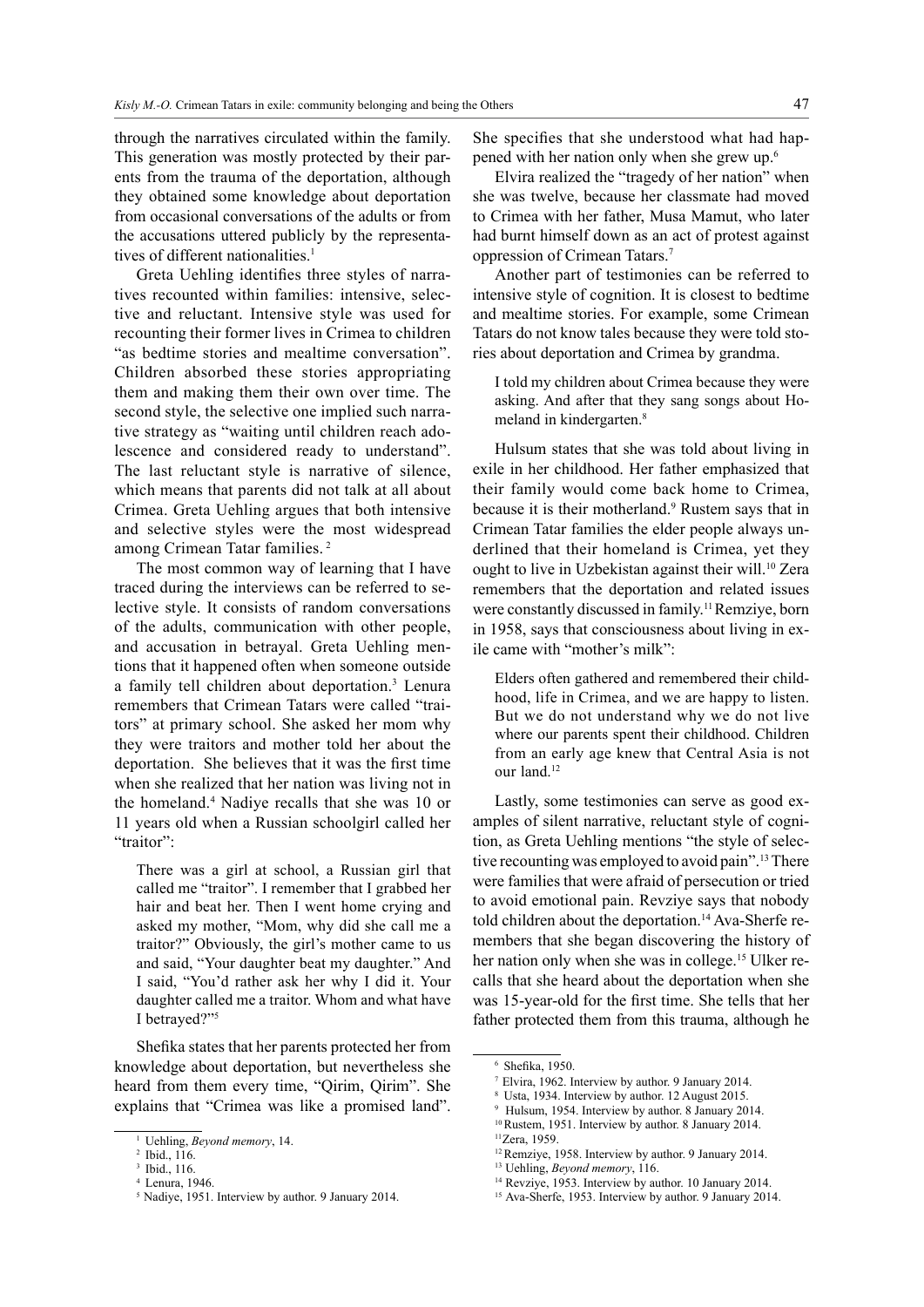had "a special folder with some materials".<sup>1</sup> Some of respondents understand themselves as Crimean Tatars while trying to apply to a college or a university, as higher education was forbidden for them during the first decades of exile:

After school I was not able to enter a college, because it was forbidden for Crimean Tatars to obtain higher education in exile. So, I started my job in a kindergarten. It was really hard to get a job in those times. We were despised.<sup>2</sup>

Those Crimean Tatars who experienced the deportation remember that in the beginning it was hard to believe that it was Stalin who unfairly punished all the people without evidence and the punishment was too offensive. Self-perception as being unfairly punished led to the emergence of the victim identity linked with the feeling of anger. Such a trend corresponds with the periodization of the so-called National Movement. If right after the deportation Crimean Tatars activists asking for return (so-called Letter-Writing) tried to persuade authorities that they were innocent, afterwards when a new generation has grown up, they struggled for their right to return to Homeland.

The Soviet authorities tried to remove even the word "Crimean" from "Crimean Tatars" to facilitate assimilation. Greta Uehling writes in her book that "they were Crimean Tatars, but they must live outside the Crimea; they were exiled for being Crimean Tatars, but there is no such a nation".3 Crimean Tatars did not have certain solution to this dilemma. After cancellation of special settlements regime in 1956, it became clear that the Soviet authorities would not let them return to their homeland and the idea of returning was rather a utopia.

I often asked, why Crimean Tatars danced Russian, Ukrainian, Kazakh dances on various holidays. Why don't they dance in Crimean Tatar style? I asked my mom and she replied that we had been deported and Crimean Tatars did not have their own People's Republic like others do. And I remember that when a census took place in the Soviet Union, they asked us, "Who are you?", and we used to reply "Crimean Tatars", but they wrote down just 'Tatars'.<sup>4</sup>

Common goal and solidarity with collective trauma united Crimean Tatars. Previously, before the deportation, Crimean Tatars had their own Others inside the nation, but in exile there was no othering inside the community. Ostracism was practiced only against those who betrayed common interests

On a trial a Crimean Tatar man said that he did not know Russian language (but he knew, of course), so the court tried to find someone. And a Crimean Tatar woman agreed to translate. Afterwards no one talked to her, she was being cursed.5

I argue that Homeland was a detriment element for Crimean Tatar identity in exile. Initially, Crimea was perceived as their lost paradise; then as a promised land after they made attempts to come back to the peninsula. As some researchers argue, traditional culture, language, and religion can be unstable, but the topos of lost Homeland is a powerful consolidating factor.<sup>6</sup>

While constructing an imagined Homeland, Crimean Tatars looked for ordinary things in exile resembling those that they had seen and tasted in Crimea: "There were long conversations on the taste of Crimean well water, and the strength of the Crimean sun. Some members of the second generation had a metaphysical theory that the molecules of the Crimean fruits and vegetables their parents had eaten became a part of their bodies".<sup>7</sup> Shefika remembers that her parents used to compare everything with Crimea, so they repeated all the time, "Everything was different in Crimea":

When we sat down at the table, my parents took the grapes and said, "Is it supposed to be called grapes? There were grapes in Crimea. Is it supposed to be called an apple? There were apples in Crimea." If somebody returned from Crimea, he brought flask with water. While swimming in the sea, they took some water; while transporting that water it became rotten. "This water is of the Black Sea!" When one was ill, he was given that water. It was said that everything was different there… Everything was glorified. It was even said that the taste was different. When I returned to Crimea, I did not like fruits because they were waterish and tasteless. There is more sun in Uzbekistan, they are sweeter and more fragrant.<sup>8</sup>

Looking for similarities in surroundings and feeling nostalgia about uniqueness of homeland is a common narrative for exiles and deportees. For instance, Hisham Sharabi, Palestinian living in US says that looking for a smell of a green thyme, taste of a grape, view of a seashore constantly helps him

<sup>&</sup>lt;sup>1</sup> Ulker, 1968. Interview by author. 28 October 2013.

<sup>2</sup> Anonym, 1949. Interview by author. 30 July 2017.

<sup>3</sup> Uehling, *Beyond memory*, 39.

<sup>4</sup> Zuriye, 1968.

Ediye, 1963.

Олена Соболева, "Формування образу етнічної батьківщини кримських татар в умовах репатріації та облаштування

в АР Крим," *Матеріали до української етнології* 10 (2010*)*, 45. <sup>7</sup> Uehling, *Beyond memory*, 115.

<sup>8</sup> Shefika, 1950.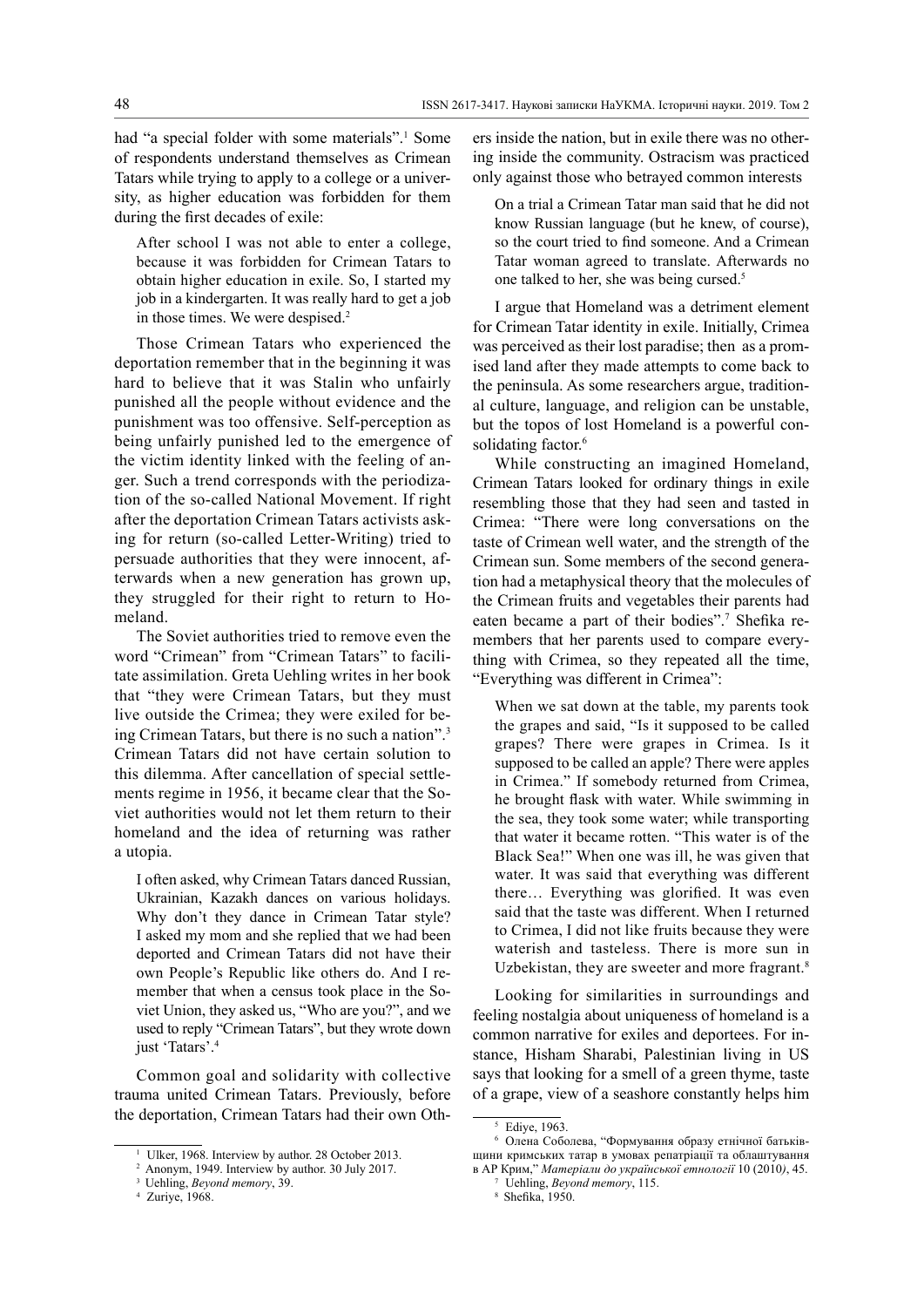to imagine Jaffa and Beirut.1 Those exiles who had an opportunity to visit Homeland for a short period of time tried to take some water or fetch some soil to share it with compatriots in Uzbekistan.<sup>2</sup> Zera says that Crimea was for her like a magic country Susambil from Uzbek fairy tales, which she used to read:

That was really fantastic Susambil country with the sea, palm trees, cypresses and this fertile land. Unusual country, very beautiful, with warm climate. Our father always compared everything with the Crimean one. When we bought tulips, he said, "Oh! What the tulips in Crimea!" Crimea therefore has always been perceived a country Susambil, fairyland.<sup>3</sup>

Memory of Crimea (individual or inherited) was an appeal to leave everything and return to Crimea illegally. Such an aspiration to return had a biological connotation, because Crimean Tatars understood themselves as an essential part of Homeland, deeply rooted and the exile had ruined this connection. For example, Mumine Karabash after return to Crimea in 1968 named her son *Vatan* (Homeland).<sup>4</sup> Lyomar also was among the first returners to Crimea in the 1960<sup>th</sup>

I used to wake up each night because I was dreaming about Crimea, those places where I used to play when I was a child. In the morning I went to work hoping to sleep after that, but at night everything repeats. Grandma used to talk about Crimea a lot too. And to be honest, I could no longer live without Crimea.<sup>5</sup>

Unfortunately, for early returners everything was not so picture-perfect. A bitter taste of a promised land and everyday struggle for their rights made the Crimean Tatars to face new challenges. Ediye returned to Crimea with her parents in the 1960<sup>th</sup> when was a little girl, expecting something else, but not a dry steppe in the Northern part of the peninsula.

I remember we took a bus from Simferopol to Kerch and I asked my father "Daddy, where is Crimea?" – "Look, it is Crimea everywhere". I looked out of the windows, but I saw only the steppe. So, I asked him again, "Daddy, where is Crimea?". To be honest, I was shocked. You know, we had lived pretty well in Uzbekistan. My father had built a new house for us. Instead, in Crimea we had bitter water in our well.<sup>6</sup>

As stated above, according to interviews used in this paper, selective style of learning (waiting, saving from trauma) was the most spread among the second and third generations of deported Crimean Tatars. In addition, the accusation of betrayal was a rife way of learning about deportation and self-perception as deported Crimean Tatars. Nevertheless, the significance of family narratives cannot be underestimated, because the family was the place where imagined Homeland was constructed due to nostalgia and stories about lost paradise. I argue that nostalgia for romanticized Homeland and return wish were constituting key points of Crimean Tatars' self-definition.

#### **Being the Others**

As was mentioned in the beginning, not the whole Crimean Tatar nation were deported to Uzbekistan. Some of them found themselves in Mari ARSR (8597), others were settled in Molotov oblast (10555), Kemerov Oblast (6743), Gorky Oblast  $(5095)$ , and Sverdlov oblast  $(3595)$ .<sup>7</sup> These settlements were called "labor camps" and populated by different deported peoples, dekulakized peasants and political prisoners from all over the USSR. According to Crimean Tatars testimonies and scholars, it was much easier to survive in these areas, first of all due to regular meagre food provisions. Secondly, Crimean Tatars had no conflicts with others "punished" by the Soviet regime, so some kind of solidarity emerged between them.<sup>8</sup>

They saw that we were ordinary people and we began to understand each other. As appeared, all those living there were deported by Communists: kulaks, political exiles… They told us that before our arrival they had been told that people with one eye and horns who eat children would arrive. But then it appeared that we looked like they looked. We lived amicably and peacefully. Then, as we are Crimean Tatars and we make coffee, so my granny treated neighbors with coffee.<sup>9</sup>

It can be supposed that situation in Uzbekistan was similar. There were Koreans, Meskhetians Turks, Greeks, Armenians, Bulgarians deported to Uzbekistan. According to testimonies of Crimean Tatars, they had neither enmity nor misunderstandings with those nations: "There were Kurds, Ko-

<sup>1</sup> Helena Schulz, Juliane Hammer, *The Palestinian diaspora: Formation of identities and politics of homeland* (London and New York: Routledge), 94.

<sup>2</sup> Ibid., 99.

<sup>3</sup> Zera, 1959.

<sup>4</sup> Vatan, 1970. Interview by author. 26 August 2018.

<sup>5</sup> Lyoman, 1938. Interview by author. 13 August 2017.

<sup>6</sup> Ediye, 1963.

<sup>7</sup> Гульнара Бекірова, *Півстоліття опору,* 101.

<sup>8</sup> Brian G. Williams, *The Crimean Tatars. The Diaspora Experience and the Forging of a Nation* (Boston: Brill, 2001), 391.

<sup>9</sup> Lyoman, 1938.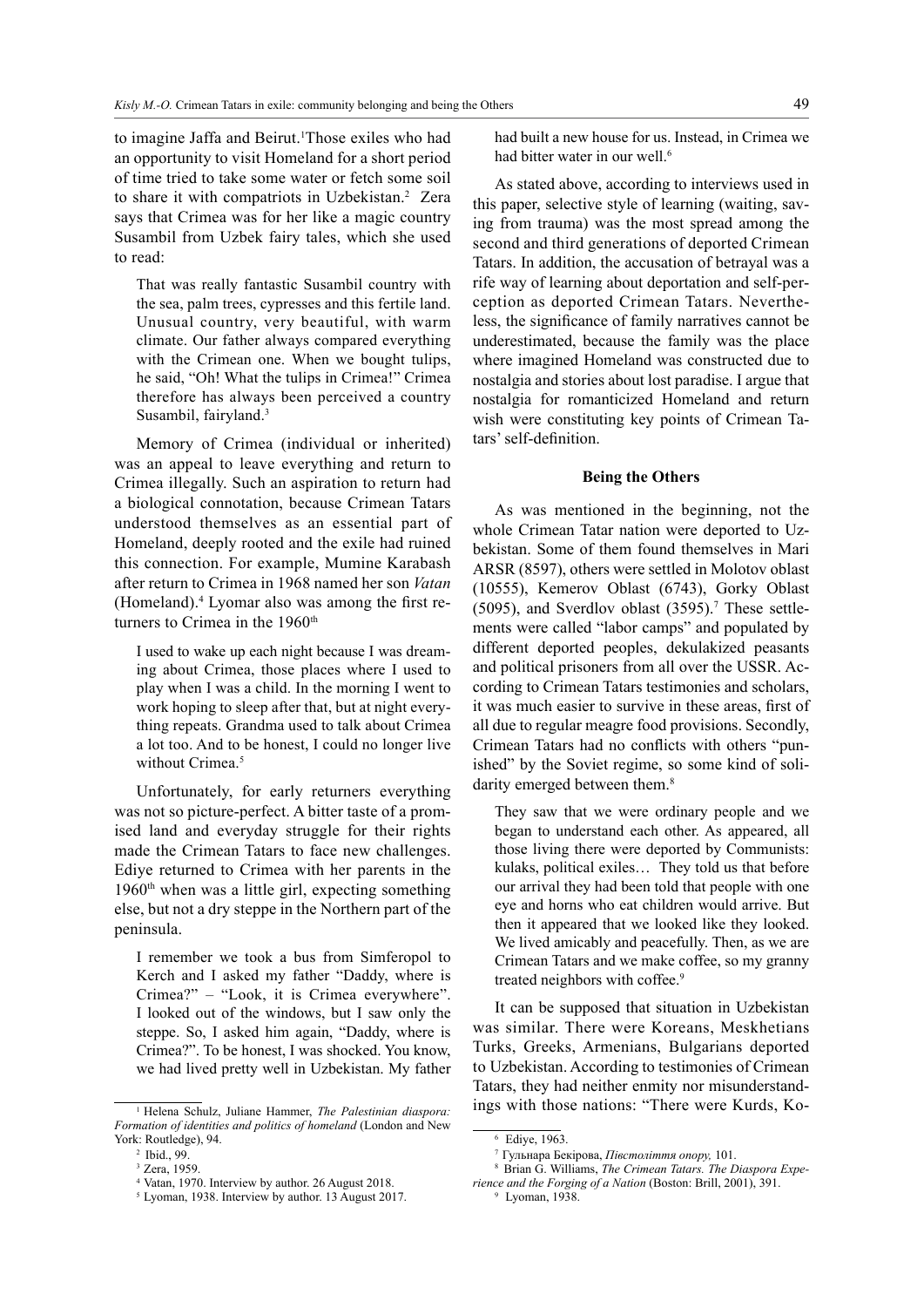reans, Meskhetians Turks, Germans, Crimean Tatars, Chechens. I guess, we all have been through enough".<sup>1</sup>

At the same time relations with the local population, Uzbeks, were not so good at the first years of exile. Unfortunately, Crimean Tatars received "cold welcome" from the native population.<sup>2</sup> In historiography, narratives of Crimean Tatars, and literature it was local population, Uzbeks who accused Crimean Tatars to be traitors or were hostile to them.

Mother said that once she had been caught collecting the spikelets. Warder had taken pity on her and hit just once. It turns out he could beat her to death and he would have nothing for it.3

Such testimony is typical for deportation narrative. An extremely popular among Crimean Tatars author Valeriy Vozgrin, whose book titled '*Historical fates of Crimean Tatars'* is an example of narrative accepted by the community, gives a bunch of testimonies recorded by Mejlis concerning Uzbeks and their attitude to exiles. There are memoirs about discrimination, oppression, robbery, murders, and rapes committed by Uzbeks. At the same time author writes that he can mention only few stories about Uzbeks helping Crimean Tatars, "but maybe there are more".<sup>4</sup> It is usually said that such a terrible situation lasted until Uzbeks understood that Crimean Tatars "were not traitors, didn`t have horns and were Muslims too". Or until Crimean Tatar men returned from the army in 1948, because locals began to see a gap between the Soviet official propaganda (the whole nation are traitors) and reality (war veterans with medals).<sup>5</sup> Crimean Tatars thus were not accepted as "brothers in faith" by local population.

According to interviews, in places of resettlement of deported Crimean Tatars the local authorities and NKVD spread rumors about them being traitors, deserters, and monsters. Brian Williams, relying on his own fieldwork, argues that this propaganda was effective because "Uzbek kolhoznik had a xenophobic distrust of outsiders".<sup>6</sup> Unfortunately, we have no evidence by which we may be able to trace how and by whom the myth about Crimean Tatars as traitors transformed into the myth about them as one-eyed and horned beasts eating babies.

Probably, it was created by Soviet propaganda and accepted by locals without doubts. The stories about Uzbeks meeting them with stones because they had been told that "the horned people would arrive" are also a common and widespread feature in the narratives of Crimean Tatars:

People were hardly civilized there. They believed everything they were told. We have remained for them scoundrels. My whole life I heard this, 'Scoundrel!' This is how we were called till the end. A railway bridge burned down. And who did it? Tatars! A cow died – Tatars! You are accused absolutely unfair, but you cannot do anything. He just calls you 'Tatar!' – and puts all the hatred and anger in this world.<sup>7</sup>

An accusation of betrayal, the core component of the life of Crimean Tatars in exile, used to take place even in the 1950s and later. The accusation could have been said by other, non-Crimean Tatars in order to offend them: "You, Tatars, are betrayers", "You are traitors." Yet the signs of accusation have nearly disappeared in the recollections of Crimean Tatars born in the 1960s. Perhaps, the phenomenon was widespread in the countryside, where deported Crimean Tatars were initially settled, and where such a negative image of Crimean Tatars was artificially created by the Soviet state`s propaganda.

Furthermore, Soviet propaganda also used WWII as a tool of disinformation and manipulation. The locals blamed Crimean Tatars because, from their point of view, Uzbek men were fighting, and Crimean Tatars were hiding:

The locals used to say: "Ours are fighting, at the same time you are sitting here". When our fathers and husbands returned from the war Uzbeks were surprised: "Seems like yours also fought". A lot of Crimean Tatars were awarded with medals. Only after the Victory, after returning of our men the attitude towards us became better.8

In the narratives of Crimean Tatars about the first years after the deportation, we can find that two opposite types of stories are peacefully coexisted, namely about the help from the local population and their unfair treatment of Crimean Tatars. For instance, having been kept short of food, Uzbeks shared their food and groceries with the exiles.

Some mullah rejected to sell one kilo of corn for 90 rublis. He asked 95, but we did not have 5 rublis. Although our neighbors were good people. They invited us in winter and share their food.<sup>9</sup>

Shefika, 1950.

Williams, "A community reimagined," 237

<sup>3</sup> Abdripi, 1962. Interview by author. 1 August 2015.

<sup>4</sup> Валерий Возгрин, *Исторические судьбы крымских татар, Том 4* (Симферополь: Картбаба продакшн, 2014), 274.

<sup>&</sup>lt;sup>5</sup> Paul Michael Stronski, "Forging a Soviet city: Tashkent,<br>1937–1966'' (PhD diss., Stanford University, 2003), 199.

<sup>&</sup>lt;sup>6</sup> Williams, The Crimean Tatars. The Diaspora Experience and *the Forging of a Nation*, 391.

<sup>7</sup> Zevid, 1939. Interview by author, 10 August 2017.

<sup>8</sup> Nazim, 1936. Interview by author, 10 August 2017.

<sup>9</sup> Hayire, 1929. Interview by author, 9 August 2017.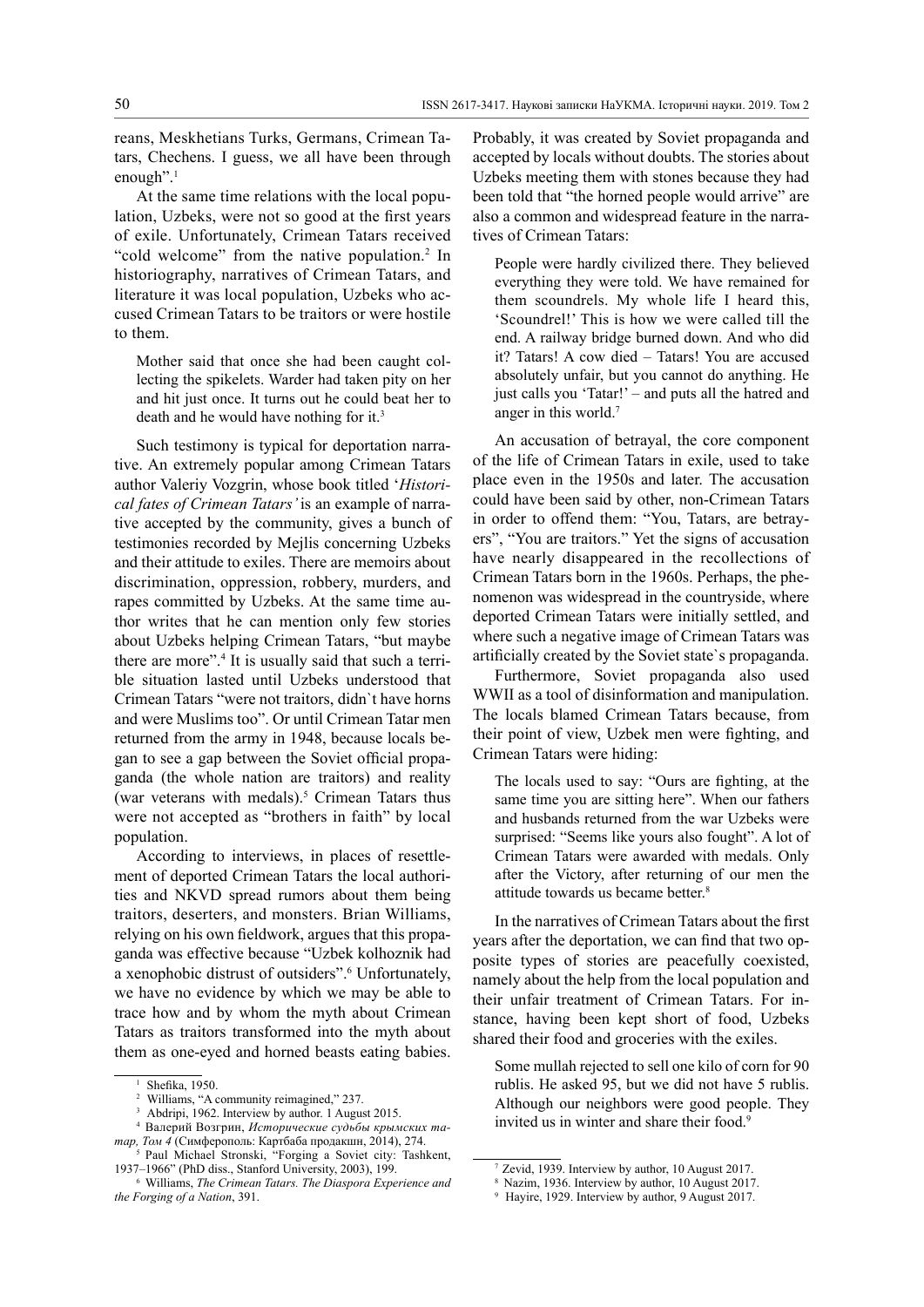The othering of Crimean Tatars by Uzbeks was initiated not only through the Soviet propaganda, but also due to the cultural differences. As Crimean Tatars saw themselves more connected with Europe than  $Asia<sup>1</sup>$  due to the shift in their national identity in the beginning of the  $20<sup>th</sup>$  century, they were surprised by the level of domestic culture of the local population. For instance, having been used to drinking coffee, Tatars suffered from Uzbek tradition to drink tea only. Moreover, local population didn`t cut a carcass in the way like we do.

When you go to the market, you ask an Uzbek in his language to give a certain piece that you need, for example tenderloin. But they do not cut meat like we do, so he just chops a part of it along with bones and says, 'Go to your Crimea and give your orders there'. We were different in terms of household chores. We had everything clean, painted, whitewashed, and tidy.<sup>2</sup>

According to testimonies, in contrast to Uzbeks Crimean Tatars were trying to keep their house clean and tidy, despite living conditions that were awful in special settlements, that surprised the locals and distinguished them from Uzbeks.

My mother told me that when they had arrived they had received a dwelling, but it was dirty. Then my grandpa had leveled everything with a clay overnight, and grandma had whitewashed it, made the floor, and hung curtains. On the next day, an Uzbek landlady had come to us, seen the house, and said, "It is so nice here! Leave the house!" Next household that we received was a shed. And the same story. Then my grandpa said to my grandma, "Do not make it nice, give us a chance to live here a little! Because they will move us out again!"3

According to some Crimean Tatars, this cultural difference was beneficial for the locals, who adopted some elements of their everyday customs. The othering of Crimean Tatars therefore has been eventually accepted by Uzbeks.

Then I saw that Uzbeks began adopting our customs. They really liked our weddings, especially music. When we left Uzbekistan, they said, 'What will we do without you?' Sometimes they reproached us for being strangers, 'You came here in railway cars, we wish you would go away'. But normal people understood that we were the hostages to the situation.<sup>4</sup>

What was the nature of perception Crimean Tatars as the Others? Due to the lack of official documents no one can say for sure whether Crimean Tatars were deported to Uzbekistan on a special purpose. Nevertheless, it is a common belief that Crimean Tatars were placed to Uzbekistan for profound assimilation, because the Uzbeks are also Muslims by faith and, more important, speak similar language that belongs to the same language family of Turkic languages ("Intention of the Soviet state was assimilation, not annihilation"5 ). Moreover, as was mentioned above, the Soviet authorities tried to remove the "Crimean" from the "Tatar" to encourage assimilation.

Nevertheless, Crimean Tatars did not assimilate with Uzbeks because there were too many differences between them by the moment when Crimean Tatars were placed to Uzbekistan. Paradoxically, religion was one of the elements distinguishing Crimean Tatars from Uzbeks. As indicated previously, a shift toward secular and ethnic identity had been completed in Crimea far earlier than in Muslim Central Asia.<sup>6</sup> Although the idea of new schooling of Ismail Gaspirali has reached Bukhara, probably it was not well-known in distant kishlaks of Uzbekistan. Concerning the impact of the Soviet state`s antireligious propaganda, Crimea in the pre-war period was a populous and urbanized region with powerful local authorities, including Veli Ibrahimov, and influential policy of *korenizatsia*, whereas in Uzbekistan the Soviet Union was fighting with basmachi movement (defeated by 1931) by the hands of local Muslim peasants.7 Attempts to reduce the impact of Islam and native traditions in Uzbekistan were not successful, because Central Asian communists remained unaware of the goals of the Soviet transformation and tried to combine their identities as Muslims and Communists.<sup>8</sup> Moreover, the influence of Islam had increased during the wartime.<sup>9</sup> As Crimean Tatars recall, Uzbeks did not treat them as Muslims; moreover, they criticized exiles for the wrong type of Islam ("Girls with covered faces used to threw stones at our women saying 'Pantless<sup>10</sup> Russians!"<sup>11</sup>). According to some testimonies, locals started to accept exiles when Crimean Tatars

<sup>1</sup> Williams, *The Crimean Tatars. The Diaspora Experience and the Forging of a Nation*, 393.

Nadiye, 1951.

Zuriye, 1968.

<sup>4</sup> Osman, 1967.

<sup>5</sup> Uehling, *Beyond Memory*, 231

Williams, "A Community Reimagined," 234.

Shirin Akiner, "Uzbekistan and the Uzbeks," in *The Nationalities Question in Post-Soviet States,* ed. Graham Smith (London and New York: Longman, 1990), 335.

<sup>8</sup> Stronski, "Forging a Soviet city," 34.

<sup>9</sup> Ibid., 285.

<sup>&</sup>lt;sup>10</sup> In Central Asia, women used to wear pants under a dress or robe to hide their body completely.

<sup>11</sup> Эдие Муслимова, ред., *Депортация крымских татар 18 мая 1944. Как это было* (Симферополь: Оджакъ, 2004), 101.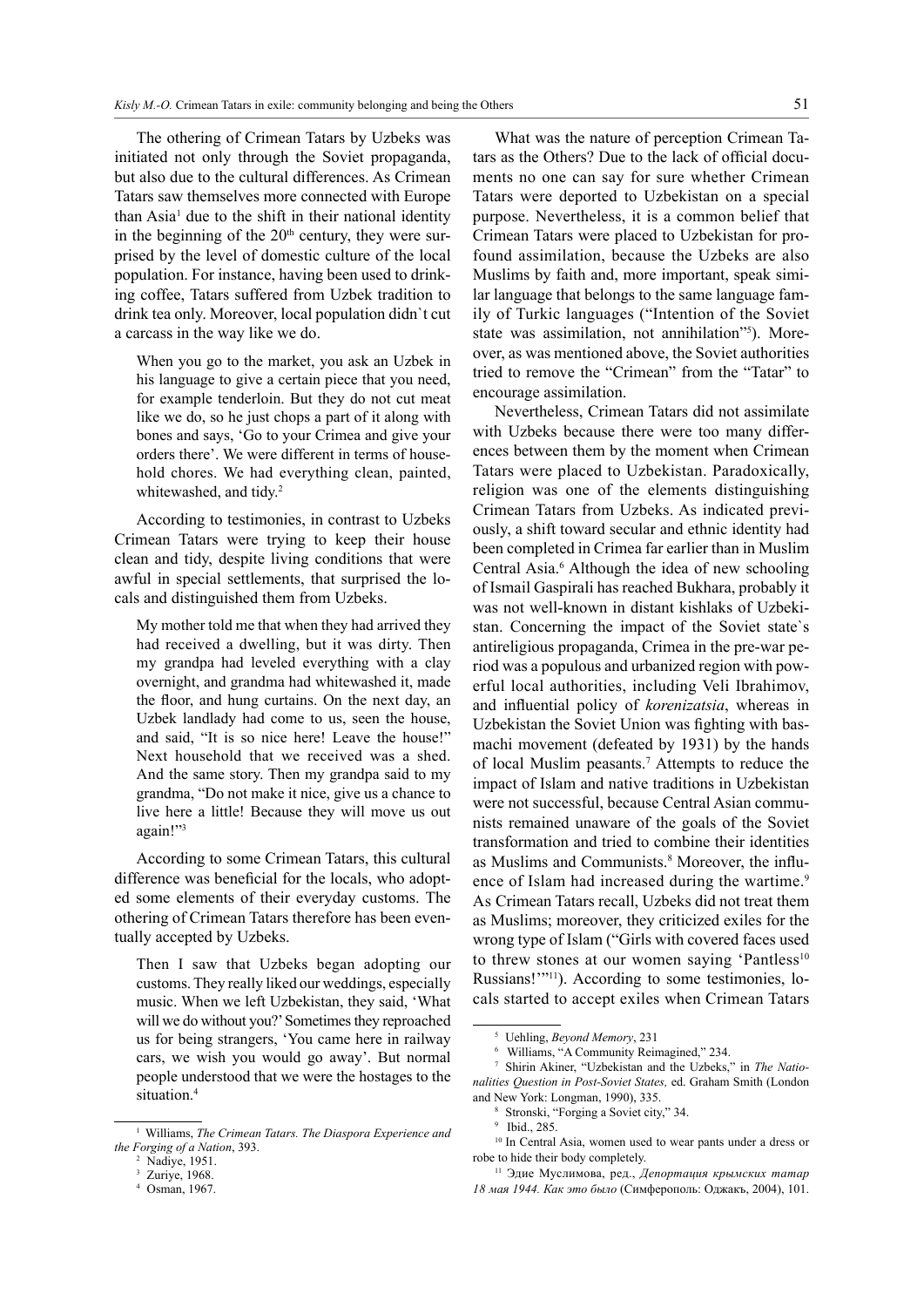began to stress their common Islamic beliefs.<sup>1</sup>

Therefore, it can be assumed that by the mid of the 20th century the most advanced identity for local population of Uzbekistan was religious one. For example, the Uzbek woman interviewed between 2005 and 2007 in Bukhara said that she felt anger when she was asked about her ethnicity, because she and her ancestors belonged to a certain village in olden days and to a certain *kolhoz* in Soviet times.<sup>2</sup> By the moment of deportation Crimean Tatars already had their ethnic-based identity. The identity can be inherited if it is powerful, attractive, may bring benefits or imposed by force. The only reason for Crimean Tatars to follow Uzbeks was a language by which it was possible to resist Russification. Unfortunately, the level of education in Uzbek schools was extremely weaker than in Russian-speaking schools. Moreover, Russian culture was on top, in Uzbekistan whereas Uzbek language and culture served only as a decoration in "cotton motif".<sup>3</sup> Thus, we are heading towards the next factor causing a cultural gap between Crimean Tatars and Uzbeks.

According to Vyatkin and Kulpin, industrialization of Uzbekistan after WWII was a niche occupied by Crimean Tatars, since local population was reluctantly moving to manufacture, remaining engaged in agriculture and traditional way of life.<sup>4</sup> Moreover, it was cheaper and faster to train workers among well-educated, experienced, and Russianspeaking Crimean Tatars. At first, Crimean Tatar qualified workers were employed in underpaid jobs: "I remember a young man doing the work of the chief accountant, but he was listed on a minor position".<sup>5</sup> Crimean Tatars were exceptionally hardworking and diligent, so over time they were materially better off the surrounding population<sup>6</sup>: "We started to live better, built a new house and received a plot of land for agriculture"7

Such a state of affairs was typical for a majority of deportees in the Soviet Union. For example, Greeks deported from the Caucasus to Kazakhstan in 1949 specify that after the cancelation of a special regime they moved to urban areas and succeeded in

education and employment.<sup>8</sup> According to the testimonies, by the 1960s Crimean Tatars surpassed locals in educational and economic terms<sup>9</sup>. For example, Lutfi recalls that his family luckily escaped special settlement and by 1946 he already was a high-level machinist (*tokar sedmoro razryada)*

I was 16 years old when I was sent to teach machinists, because I was a highly-qualified worker. Uzbeks brought their children: "Look at him! Learn from him!". On some of the motor depot, the drivers were completely Crimean Tatars, their trucks worked like new ones. Uzbeks were shocked! They started to look at us differently. They began to invite us on weddings, block parties, for a plov occasion, we started to live better together. We became specialists number one in Uzbekistan. Moreover, doctors and professors started to emerge.10

First of all, this new gained status was important for Crimean Tatars not because of prestige and symbolic membership in Soviet society, but because it was an opportunity to improve livelihoods and living conditions. A similar account about escaping from poverty was recorded by Timur Dadabaev in Uzbekistan in 2007:

My mother was left completely alone and her first work was to cut the trees. She then got a job in a kolkhoz. Since my mother attended seven classes of school, she was treated as an educated person. That allowed her to get a job in a boarding school and become a teacher. She also spent a lot of time working because she wanted to do everything to escape from poverty. Because of her hard work, I could graduate from my school and apply to a medical technical vocational training school. My brother graduated from the Tashkent Technological University. I remember the way we lived our life having only one thing in our minds "to live from one day to another and survive." When each day passed, we thought "it is so good that today has finished without problems."11

The role of education cannot be underestimated. As was mentioned above, the situation with schooling in Uzbekistan in a post-war period was deplorable. Due to the shortage of schools and teachers, the exiles even tried to establish schools by themselves in remote kishlaks. Unfortunately, the local population was indifferent to their education: in 1948, only 33.5 % of the Uzbek girls studied in school in Tashkent, one of the leading regions in the female

<sup>1</sup> Williams, *The Crimean Tatars. The Diaspora Experience and the Forging of a Nation*, 393.

<sup>2</sup> Timur Dadabaev, *Identity and Memory in Post-Soviet Central Asia* (New York: Routledge, 2016), 26.

<sup>3</sup> Stronski, "*Forging a Soviet city*," 283.

<sup>4</sup> Эдуард Кульпин, "Трансформация крымскотатарского этноса (1944–1996)", *Крымские татары: Проблемы репатриации, ред. Аркадий Втякин, Эдуард Кульпин* (Москва: Институт востоковедения РАН, 1997), 44. 5

Виктор Бердинских, *Спецпоселенцы: Политическая ссылка народов Советской России* (Москва: Новое литературное обозрение, 2005), 654.

 $6$  Isabelle Kreindler, "The Soviet Deported Nationalities: A Summary And An Update," Soviet Studies 38, 3 (1986), 399.

<sup>&</sup>lt;sup>7</sup> Lutfi, 1928. Interview by author. 15 August 2015.

<sup>8</sup> Violetta Hionidou, David Sanders, "Exiles and Pioneers: Oral Histories of Greeks Deported from the Caucasus to Kazakhstan in 1949," *Europe-Asia Studies* 62, 9 (2010): 1494.

<sup>9</sup> Williams, "A Community Reimagined," 239.

<sup>10</sup>Lutfi, 1928.

<sup>11</sup> Dadabaev, *Identity and Memory in Post-Soviet Central Asia*, 56.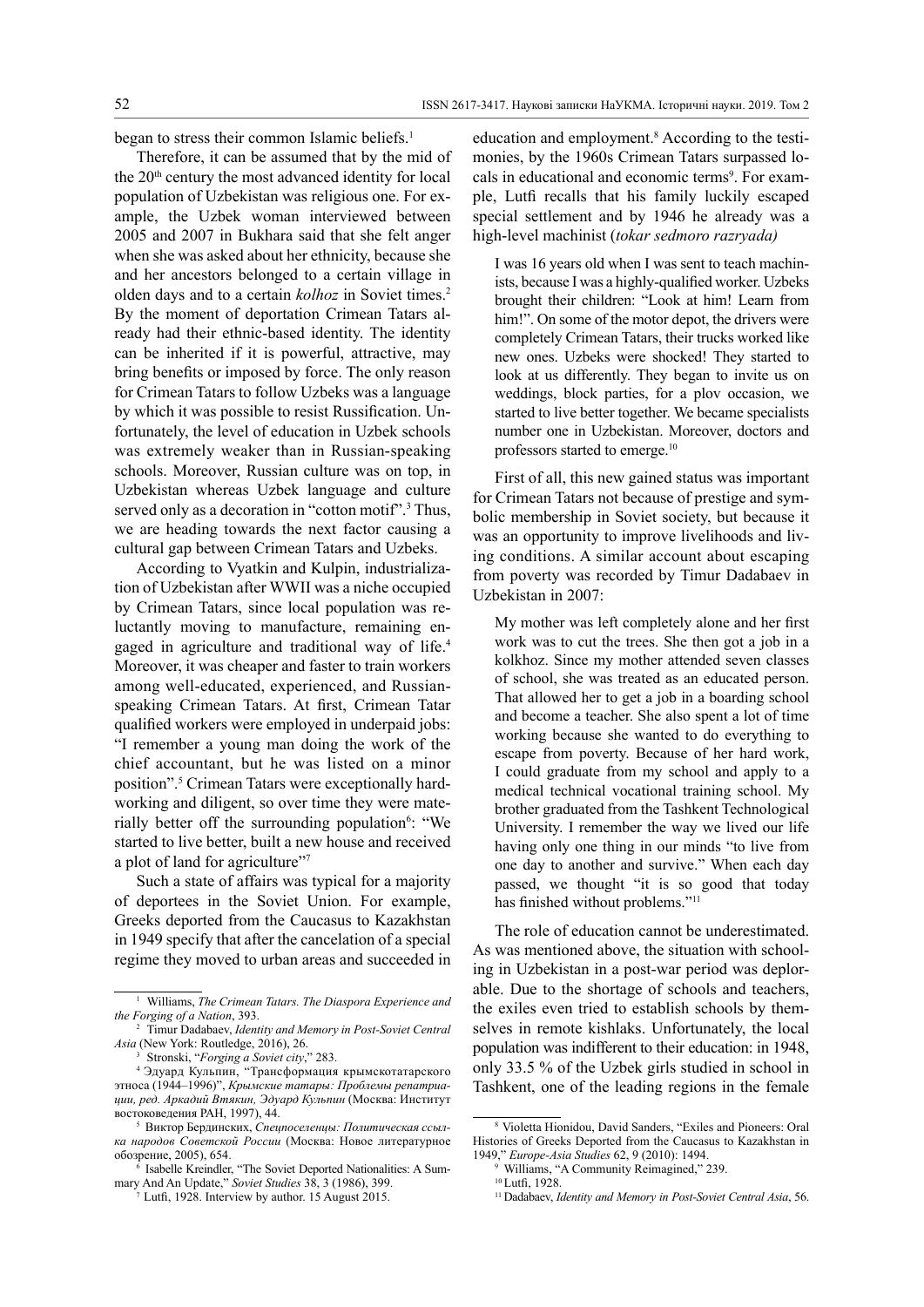education in Uzbekistan.<sup>1</sup> Crimean Tatars took the lead by increasing the education level and forcing the knowledge of Russian language: "The severity of existence pushed our youth to the colleges, because if you are educated well, you and your children will be well-off in the future".<sup>2</sup> Exiles did not want to send their children to Uzbek schools, because education and social status were necessary measures to prove their innocence, reveal diligence and reliability.

Crimean Tatars were trying to study twice as hard to prove that we are the best. Because if we are on the same level with Uzbeks, we will not be able to enter a college. And the same was concerning Russian language. Thanks to parents, because parents were trying to provide higher education, no matter either medical college or pedagogical one.3

By the end of the 1980s, Crimean Tatars among with Russians and other Russian-speaking groups occupied the majority of knowledge-intensive sectors of industry thanks to language and education, while less knowledge-intensive service-related occupations contained a large percentage of Uzbeks.<sup>4</sup> Moreover, 69 % of Crimean Tatars in Uzbekistan lived in cities.<sup>5</sup> Therefore, Russification or Sovietization (White man`s burden, in colonial terms) of Crimean Tatars was a result of the shift from the oppressed minority toward a full member of the Soviet Central Asian society. As Vyatkin and Kulpin state, Uzbeks treated Crimean Tatars like Russians.<sup>6</sup> Moreover, Uzbeks in interviews conducted in the 1990s recognized the arrogance of the Crimean Tatars and their contempt for locals, since former exiles acted like Russians.7

According to Ackermann such a process of social acculturation can be determined as *Autosovietization*, because it was not a result of a full-scale practice of Russification implemented by authorities, but a matter of prestige and effect of urbanization and modernization.<sup>8</sup>

Nevertheless, despite the rapid change in their social status, Crimean Tatars remained second-class citizens, because they still were labeled as traitors ("You came in Uzbekistan in boxcars, it will be bet-

ter if you go away as soon as possible"9 ). Uzbeks expressed anger that Tatars were sent to such a good place as Uzbekistan, they should have been sent to Siberia for their crime against Motherland instead. Locals feared that the Tatars exile is only a start and Uzbeks and Russians soon would be removed from certain parts of Uzbekistan.10 Furthermore, for those Russians living in Uzbekistan Crimean Tatars served as a buffer between themselves and local population.11 Crimean Tatars found themselves "inbetween": in exile far from Homeland, too good to be Uzbeks (according to testimonies), not innocent to be Russians.

### **Conclusion**

The deportation ruined the traditional way of life, social structure and cultural institutes of Crimean Tatars. Even religion, one of the significant parts of their life, was diminished due to the Soviet antireligious policy and fear of persecution for performing rites. Nevertheless, Crimean Tatars were able to keep a certain number of traditions inherent in Islam as their everyday practices and, moreover, turn Soviet holidays from being imposed by the state into their own festivities through the establishment of new rituals not always related to the dominating ideology of the Soviet Union. Family played a leading role in keeping traditions in exile. Unfortunately, in a fight with Russification family became a last stronghold, because schooling was primary in Russian. Therefore, nowadays Crimean Tatar language is limited to the domestic sphere. On the other hand, compelled Russification was the only way to change a social status in exile.

Despite widespread understanding of identity as a set of cultural and ethnical features, we can see that in the case of Crimean Tatars as an exiled community religion and culture played less significant role than nostalgia for their lost home and eagerness to Return to the Homeland. The trauma of forcible exile increased the link between Crimean Tatars and Homeland and played a significant role in a collective imagination of community and self-definition. Moreover, an actively maintained collective memory about their lost Homeland is a fundamental element of community distinct identity.12 The role of family in preserving the image of Crimea in narratives also cannot be underestimated. Parents told

<sup>1</sup> Stronski, "*Forging a Soviet city*," 281.

Rasim, 1939. Interview by author. 10 January, 2014.

Osman, 1967.

<sup>4</sup> Dadabaev, *Identity and Memory in Post-Soviet Central Asia*, 127.

Аркадий Вяткин, "Среднеазиатский тупик: причины возникновения, маштабы, пути выхода", *Крымские татары: проблемы репатриации*, 124. Moskva, 1997.

<sup>6</sup> Эдуард Кульпин, "Трансформация крымскотатарского этноса (1944–1996)", *Крымские татары: Проблемы репатриации,* 44, 46.

<sup>7</sup> Вяткин, "Среднеазиатский тупик", 124.

<sup>8</sup> Felix Ackermann, "Autosovietization. Migration, Urbanization and Social Acculturation in Western Belarus," *Jahrbücher Für Geschichte Osteuropas*, Neue Folge 64, 3 (2016): 409–436.

<sup>9</sup> Osman, 1967.

<sup>&</sup>lt;sup>10</sup>Stronski, "Forging a Soviet city," 196.

<sup>&</sup>lt;sup>11</sup> Кульпин, "Трансформация", 46.<br><sup>12</sup> Khachig Tölölyan, "Rethinking Diaspora(s): Stateless Power in the Transnational Moment", *Diaspora: A Journal of Transnational Studies 5*, 1 (1996): 13.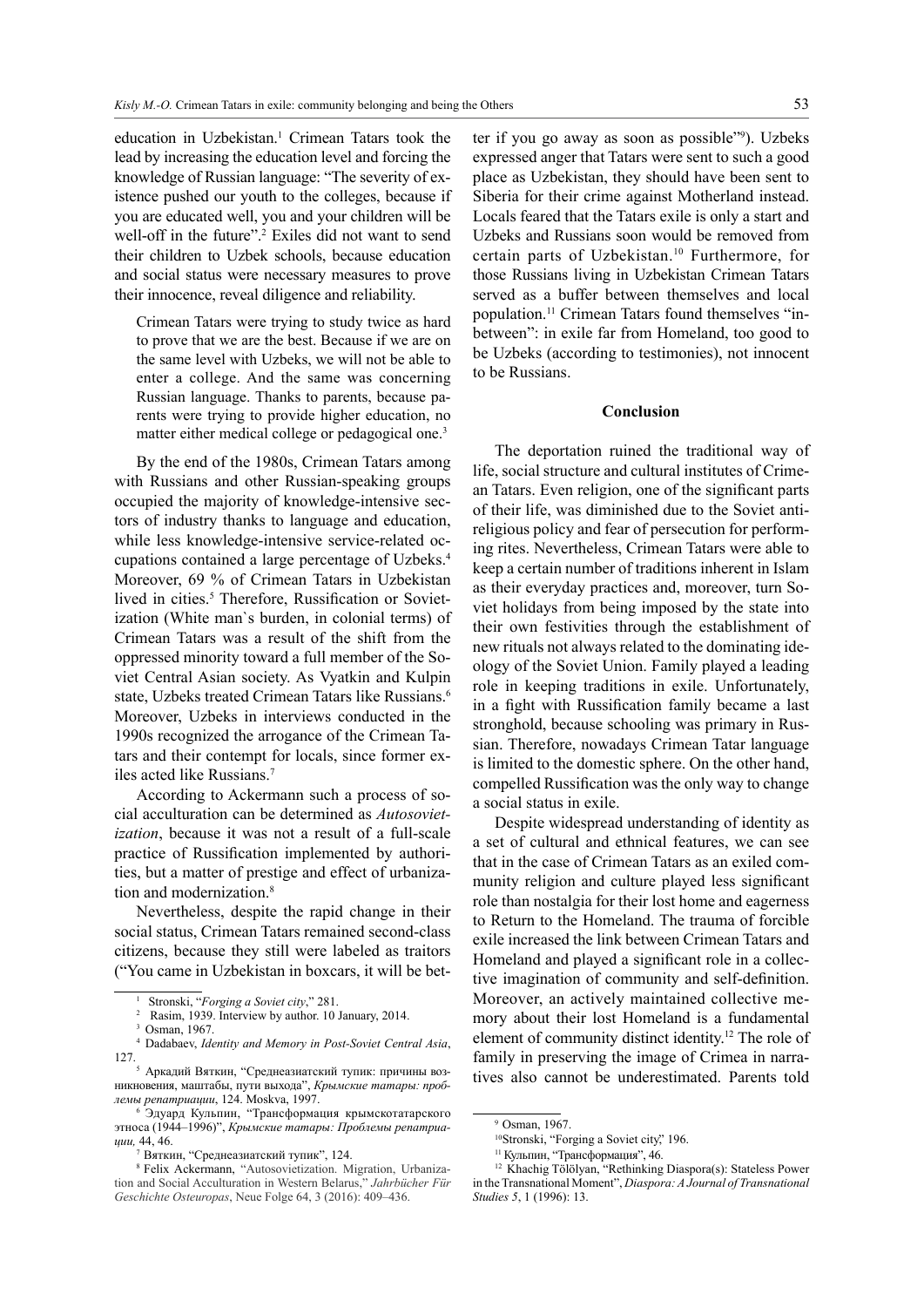their children about Crimea, describing it as the promised land or Y*eşil Ada* (the Green Island). The deported people compared exquisite scenery and temperate climate of the peninsula to waterless steppes of Uzbekistan. Comparing two territories, they pictured even an arid steppe as a flourishing land between the Black Sea and the Azov Sea. Trauma of deportation became an essential part of Crimean Tatar self-perception, which resulted in giving birth to as many children as possible (to compensate the loss) by the generations born in exile after the deportation and naming kids after deceased ancestors. Lastly, I argue that an identity of exiled Crimean Tatar was based on a collective yearning to return to their Homeland.

Although Crimean Tatars are Muslim by faith and speak similar with Uzbeks language, expected assimilation did not occur. Moreover, Crimean Tatars were treated as Others by Uzbeks due to the Soviet propaganda that provoked aggressive other-

ing and dehumanization of Crimean Tatars in exile, as well as socio-economic and cultural differences between the two nations. Nevertheless, by the end of the 1980s with the collapse of the Soviet Union interethnic relations in Central Asia got worse and conflicts had become violent. As seen, the othering of Crimean Tatars as 'traitors' and 'not right Muslims' in the first years after the deportation was replaced with othering by social and economic reasons. According to the historiography, there is a common belief that with Russification Crimean Tatars in exile inherited a white man's burden. At the same time, by drawing on the narratives of Crimean Tatars, we can conclude that they thought of themselves as more European and civilized from the very beginning of their exile in Uzbekistan than the Uzbeks. Paradoxically, in exile Crimean Tatars were treated as Russians, after their returning home they became Asians as evidenced by a long history of conflicts with the Russian community in Crimea.

#### *Bibliographic References*

Abdripi, 1962. Interview by author. 1 August 2015.

- Ackermann, Felix. "Autosovietization. Migration, Urbanization and Social Acculturation in Western Belarus." *Jahrbücher Für Geschichte Osteuropas*, Neue Folge, 64, 3 (2016): 409–436.
- Akiner, Shirin. "Uzbekistan and the Uzbeks." In *The Nationalities question in Post-Soviet States,* ed. by Graham Smith, 334–347. London and New York: Longman, 1990.
- Altan, Mubeyyin. "Structures: The importance of family the personal memoir." In *The Tatars of Crimea: Return to the Homeland*, edited by Edward Allworth, 99–109. Durham and London: Duke University Press, 1998.
- Anonym, 1949. Interview by author. 30 July 2017.

Ava-Sherfe, 1953. Interview by author. 9 January 2014.

- Aydıngün, Ayşegül, Yıldırım, Erdoğan. "Perception of Homeland among Crimean Tatars: Cases from Kazakhstan, Uzbekistan and Crimea," *Bilig,* 54 (Summer 2010): 21–46.
- Bazhan, Oleg, ed. *Krymski tatari: shlyah do povernennya*. Kyiv: Institute of Ukrainian history, 2004.
- Bekirova, Gulnara. *Krimskotatarskaya problema v SSSR (1944– 1991)*. Simferopol: Odzhak, 2004.
- Bekirova, Gulnara. *Pivstolitya oporu: Krimski Tatari vid vignannia do povernennia (1941–1991 roki). Naris politichnoi istoriyi.*  Kyiv: Krityka, 2017.
- Berdinskih, Viktor. *Spetsposelentsi: Politicheskaya ssilka narodov Sovetskoy Rossiyi*. Moskva: Novoe Literaturnoe Obozrenie, 2005.
- Bugai, Nikolay, ed. *Iosif Stalin Laverentiiu Berii: "Ikh nado deportirovat" dokumenty, fakty, kommentarii*. Moscow: Druzhba narodov, 1992.
- Dadabaev, Timur. *Identity and Memory in Post-Soviet Central Asia*. New York: Routledge, 2016.
- Ediye, 1963. Interview by author. 15 August 2015.
- Elvira, 1962. Interview by author. 9 January 2014.
- Fisher, Alan. *The Crimean Tatars.* Stanford: Hoover Institution press, 1978.
- Gülüm, Riza. "Rituals: Artistic, Cultural, and Social Activity." In *The Tatars of Crimea: Return to the Homeland*, ed. by Edward Allworth, 84–97. Durham and London: Duke University Press, 1998.
- Hall, Mica. "Russian as spoken by Crimean Tatars." PhD diss., University of Washington, 1997.
- Hayire, 1929. Interview by author, 9 August 2017.
- Hionidou, Violetta and Sanders, David. "Exiles and Pioneers: Oral Histories of Greeks Deported from the Caucasus to Kazakhstan in 1949." *Europe-Asia Studies* 62, 9 (2010): 1479–1501.
- Hulsum, 1954. Interview by author. 8 January 2014.
- Kelly, Catriona and Sirotkina, Svetlana. "Bilo neponyatno i smeshno: Prazdniki Poslednih Desyatiletiy Sovetskoy Vlasti i Vospriyatie ih Detmi." *Antropologicheskiy Forum 8* (2008): 258–299.
- Kreindler, Isabelle. "The Soviet Deported Nationalities: A Summary And An Update." *Soviet Studies* 38, 3 (1986): 387–405.
- Kulpin, Eduard. "Transformatsia Krimskotatarskogo etnosa (1944– 1996)." in *Krimskie tatari: Problemi repatriatsii,* ed. by Arkadiy Vyatkin and Eduard Kulpin, 38–50. Moskva: Institut vostokovedenia RAN, 1997.
- Lenura, 1946. Interview by author. 9 January 2014.
- Liliya, 1953. Interview by author. 10 January 2014.
- Lutfi, 1928. Interview by author. 15 August 2015.
- Lyoman, 1938. Interview by author. 13 August 2017.
- Muslimova, Ediye, ed. *Deportatsia Krimskih Tatar 18 Maya 1944. Kak eto bilo*. Simferopol: Odzhak, 2004.
- Nadiye, 1951. Interview by author. 9 January 2014.
- Nariman, 1962. Interview by author. 15 August 2015
- Nazim, 1936. Interview by author, 10 August 2017.
- Osman, 1967. Interview by author. 12 August 2015.
- Pohl, J. Otto. *Ethnic Cleansing in the USSR, 1937–1949*. Connecticut: Greenwood press, 1999.
- Pohl, J. Otto. "The Deportation and Fate of the Crimean Tatars". Paper presented at the 5th Annual World Convention of the Association for the Study of Nationalities, New York, April 2000.
- Rasim, 1939. Interview by author. 10 January, 2014.
- Refat, 1975. Interview by author. 29 July 2015.
- Remziye, 1958. Interview by author. 9 January 2014.
- Revziye, 1953. Interview by author. 10 January 2014.
- Rustem, 1951. Interview by author. 8 January 2014.
- Schulz Helena, Hammer, Juliane. *The Palestinian diaspora: Formation of identities and politics of homeland*. London and New York: Routledge, 2003.